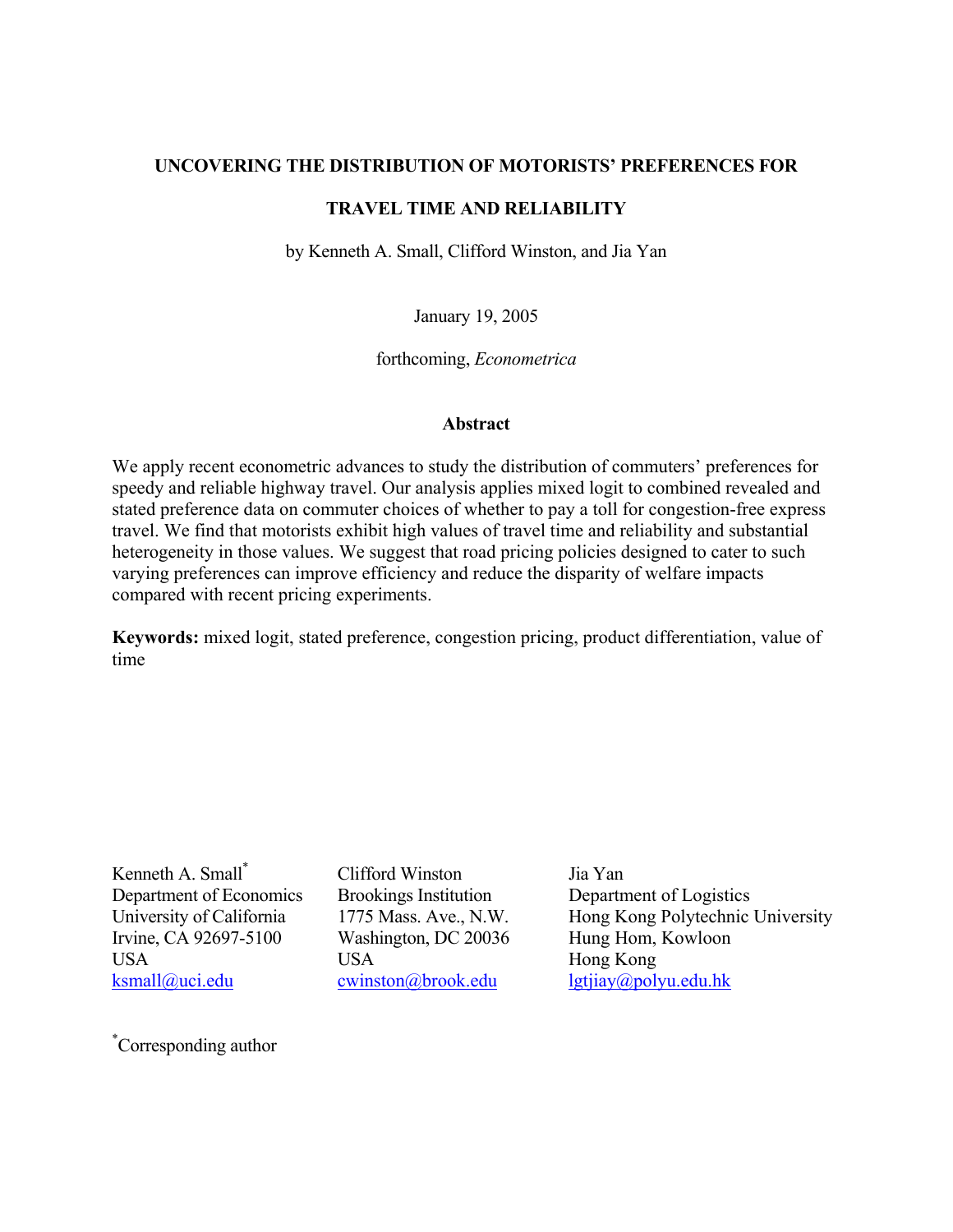#### **Acknowledgment**

The authors are grateful to the Brookings Center on Urban and Metropolitan Policy and the University of California Transportation Center for financial support. We thank Edward Sullivan for access to data collected by California Polytechnic State University at San Luis Obispo, with financial support from the California Department of Transportation and the U.S. Federal Highway Administration's Value Pricing Demonstration Program. We also are grateful for comments from David Brownstone, Jerry Hausman, Charles Lave, Steven Morrison, and Randy Pozdena; from participants in seminars at UC Irvine, Northwestern University, the American Economic Association, and the University of Maryland at College Park; and from the referees and a co-editor of this journal.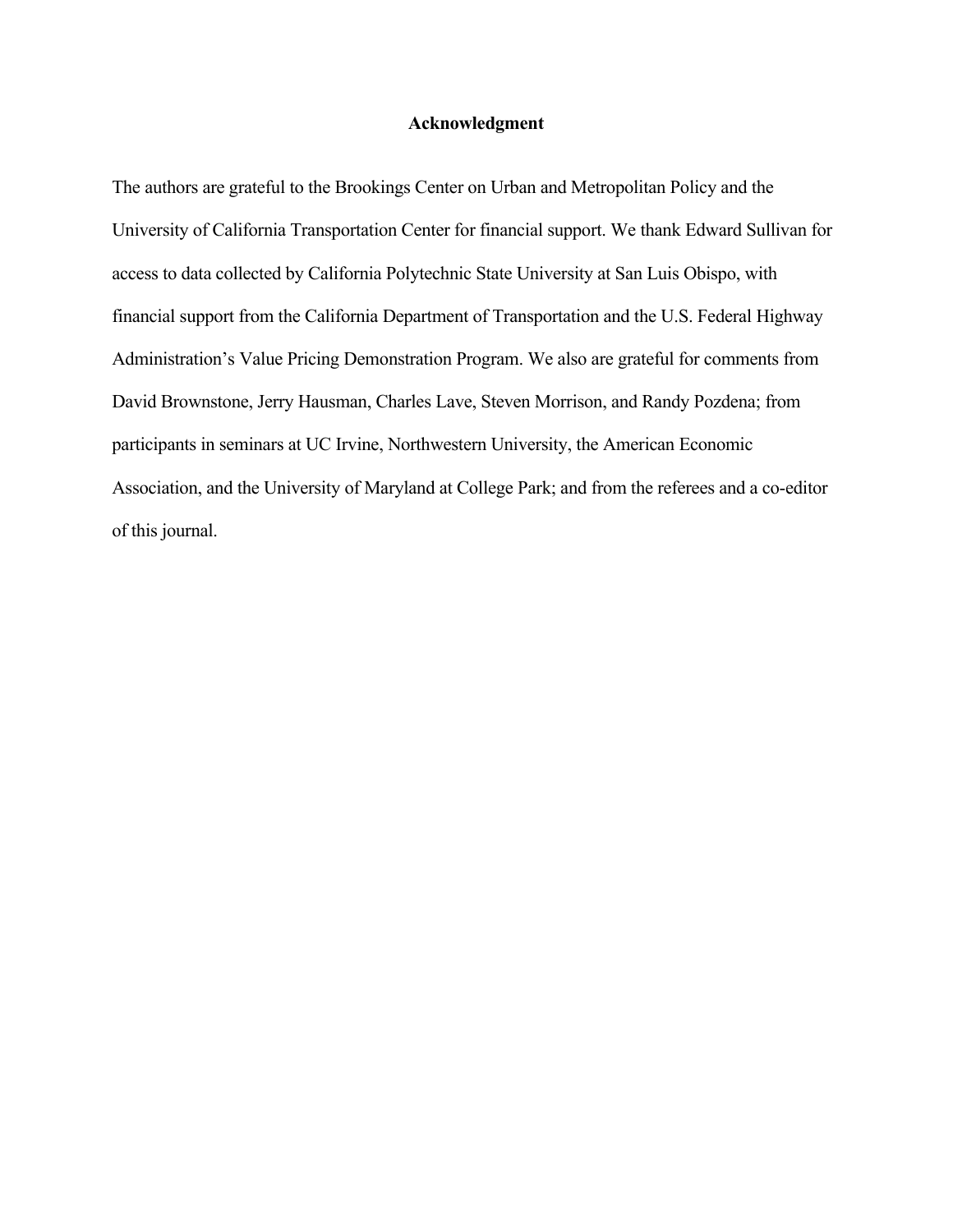### **1. Introduction**

Efficient pricing is rarely used to ameliorate highway congestion, probably because of its immediate adverse impact on a representative traveler. Recent experiments in the United States have therefore tried to make pricing more appealing by giving motorists the option to travel free on regular lanes or to pay for congestion-free travel on express lanes—a policy sometimes called "value pricing."

Theory suggests that the benefits of differentiated road pricing depend critically on the cross-sectional variation in motorists' preferences for speedy and reliable travel (Small and Yan (2001) and Verhoef and Small (2004)). However, econometric evidence on travelers' preference variation is quite limited. Value-of-time studies often capture *observed* heterogeneity by allowing estimated values to depend on the wage rate, income, and other factors (Small and Winston (1999), Wardman (2001)). But the previous studies have limitations. Those based solely on data describing actual choices, i.e., revealed preference (RP) data, have been hampered by collinearity among cost and travel-time variables; consequently they rarely have accounted for reliability (i.e., the predictability of travel time) and they have not accounted for heterogeneity in cost or travel-time elasticities arising from *unobserved* sources. Calfee, Winston, and Stempski (2001) and Hensher (2001) measure the extent of unobserved heterogeneity using stated preference (SP) data describing hypothetical responses; but SP data are tainted by doubt whether behavior exhibited in hypothetical situations applies to actual choices.

In this paper, we estimate the distribution of values of travel time savings and reliability, allowing for both observed and unobserved heterogeneity. We do so by analyzing a sample of motorists who can participate in a value-pricing experiment in the Los Angeles area. These motorists face considerable variation in tolls and other factors. We enrich that variation by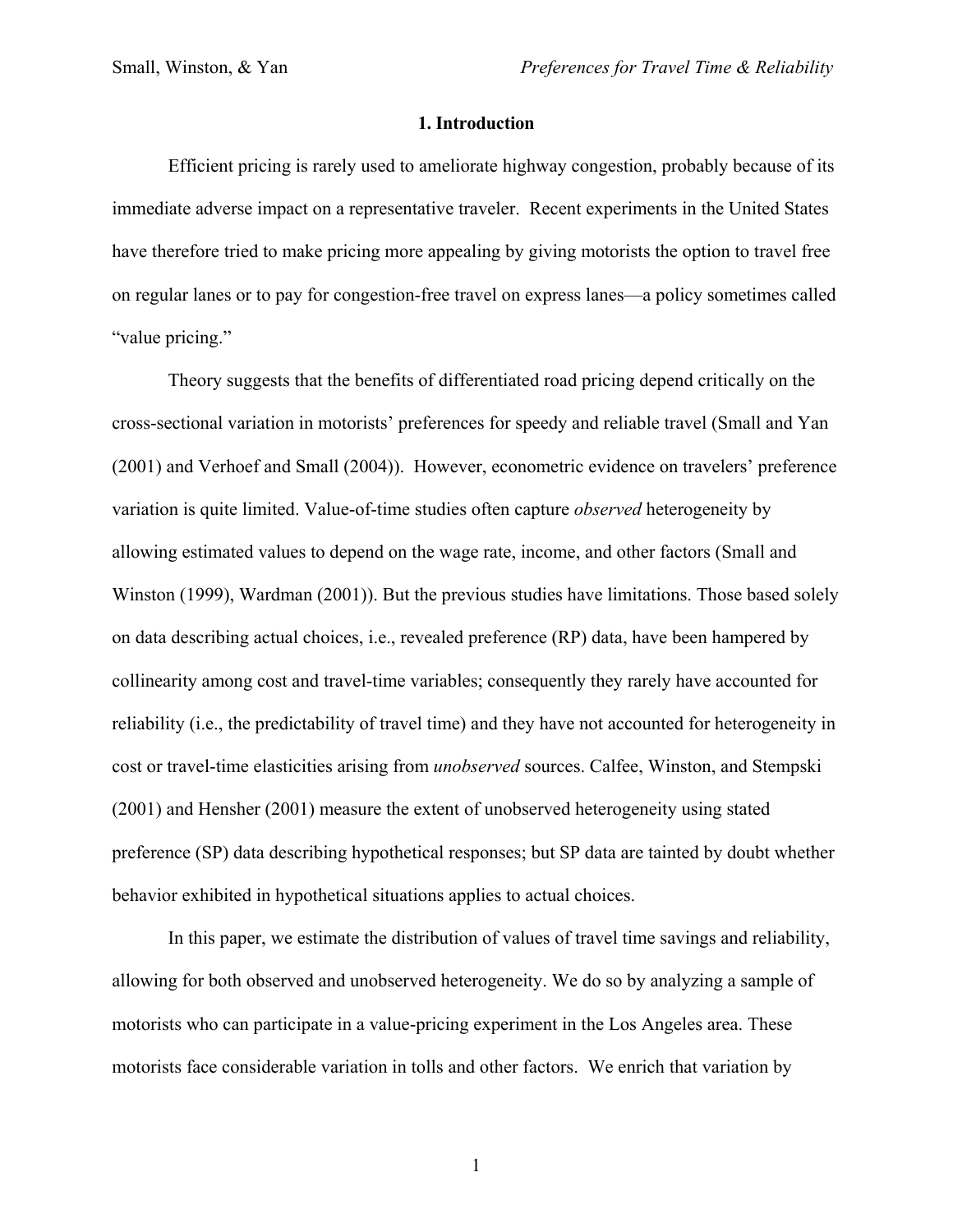$\overline{a}$ 

combining RP data from actual choices with SP data from hypothetical situations that are aligned with the pricing experiment. Combining the two types of data enables us to obtain statistically precise estimates while still allowing for possible differences between actual and hypothetical behavior.

We find that commuters differ substantially in how they value travel time and reliability. We find also that the average valuation of both is quite high, and is considerably higher when measured in real as opposed to hypothetical scenarios. We suggest that these findings offer possibilities of designing differentiated pricing schemes that are more efficient and that create smaller disparities among users than do current value-pricing experiments.

# **2. Empirical Setting and Data Overview1**

The route of interest is California State Route 91 (SR91) in greater Los Angeles. A ten-mile portion of the route in Orange County, used heavily by long-distance commuters, includes four regular freeway lanes (91F) and two express lanes (91X) in each direction. Motorists who wish to use the express lanes must set up a financial account and carry an electronic transponder in order to pay a toll, which varies hourly according to a preset schedule.

We combine three samples of people traveling on this corridor, based on surveys taken over a ten-month period in 1999 and 2000. The first is a telephone RP survey conducted by researchers at California Polytechnic State University at San Luis Obispo (Cal Poly) with our participation (Sullivan *et al.* (2000)). It includes both commuting and other trips. The second and third samples are from a two-stage mail survey collected by us through the Brookings Institution. It used the database of a market research firm, along with a pre-screening survey, to obtain a random sample of

<sup>&</sup>lt;sup>1</sup> Additional details of our data collection and methodological procedures are contained in our appendix on the *Econometrica* web site.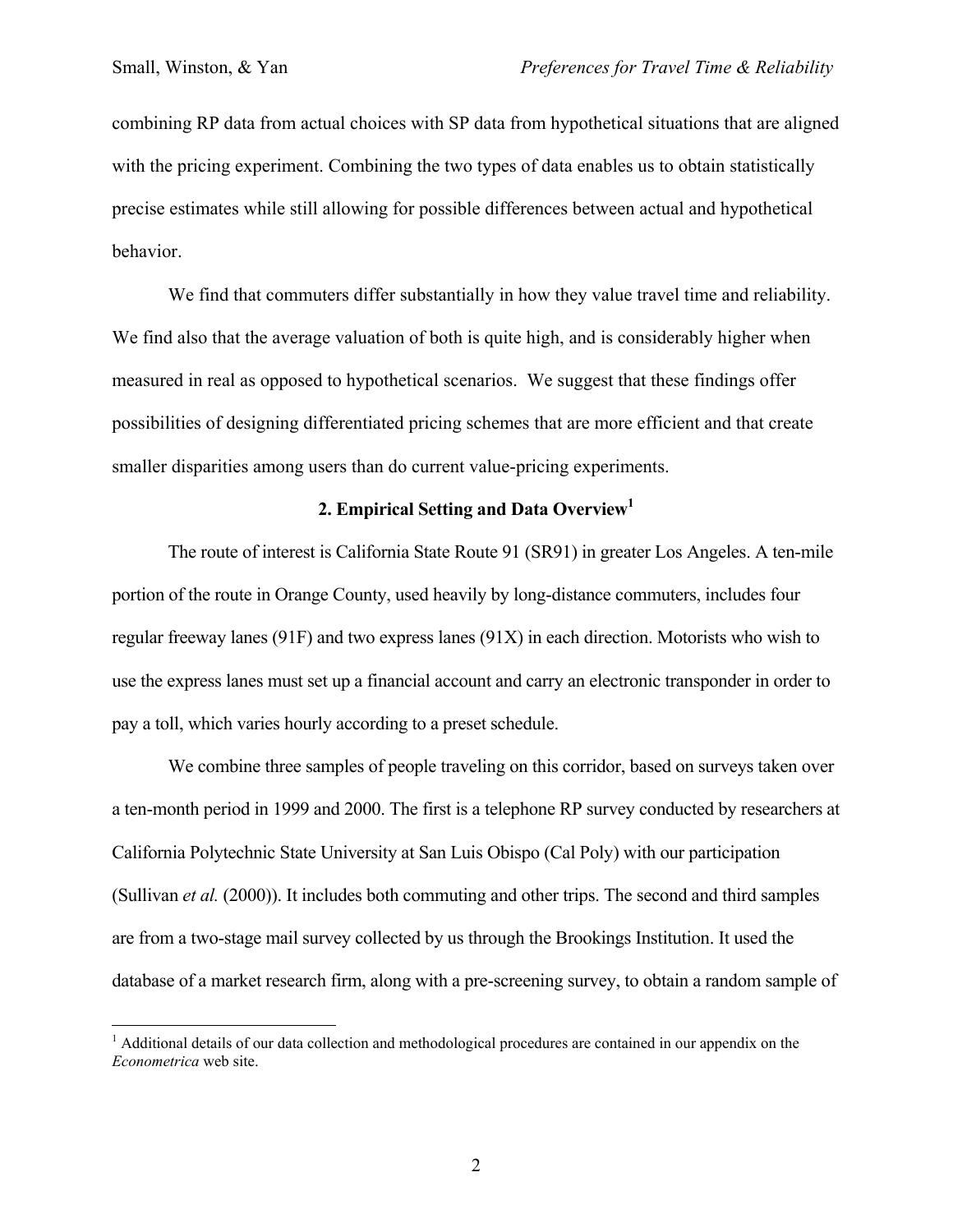<u>.</u>

potential rush-hour commuters on the corridor. The first stage of the Brookings survey collected RP data on actual trips. The second stage presented eight SP scenarios where the respondent could choose between two otherwise identical routes with specified hypothetical tolls, travel times, and probabilities of delay. Our econometric design allows us to treat each RP observation and each of the multiple SP observations for any given individual as separate observations with appropriate error correlations. The final sample consisted of RP data on 522 distinct individuals and SP data totaling 633 observations on 81 distinct individuals (55 of whom also answered the RP questions.)

Table 1 presents some summary statistics. The Cal Poly and Brookings RP samples have nearly identical shares of people using the express lanes. The Brookings samples appear to represent well the population characteristics of the SR91 catchment area, tracking Census information for the two relevant counties except for household income — which, naturally, is higher for our respondents because most of them are commuters. The Cal Poly sample has higher household incomes and shorter trip distances than the Brookings samples, evidently being drawn from a narrower and more affluent geographical area; we therefore condition our choice model on these two variables.

### **3. Econometric Framework**

Our basic model specifies the choice between express and regular lanes as conditional on related choices including residential location, travel mode (car or public transport), time of day, and car occupancy. The choice is also conditional on transponder acquisition for SP respondents, but is unconditional on transponder acquisition for RP respondents.<sup>2</sup> Integrating all these decisions with

 $2^2$  SP respondents were instructed to assume they had a transponder, so if they followed this instruction their lane choice is conditional on having a transponder. If instead they took as given their *actual* transponder status, then we could have selection bias to the extent that their actual transponder status is correlated with unobserved preferences for the express lane. We assume that any selection bias arising in this way is controlled for by specifying a random constant for lane choice by SP respondents, as we describe in this section. We found that results were not affected by adding a control variable describing the transponder status of the SP respondent's actual commute.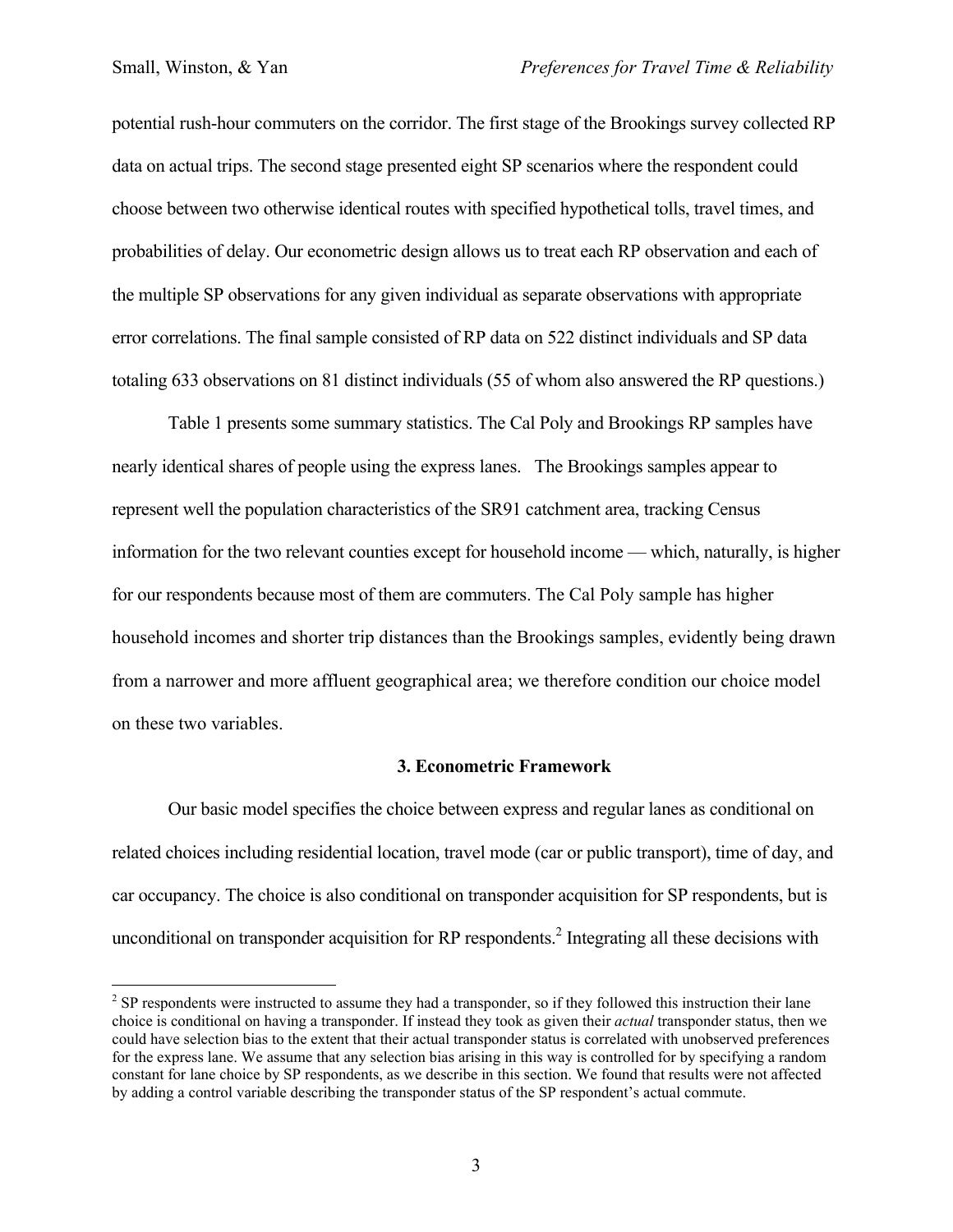lane choice would enrich the analysis, but would unlikely affect the results of interest here. For instance, mode choice is unimportant because public transportation has a very small share of travelers in this corridor. Location choice is typically a long-run decision and the express lanes had been open only a few years. We discuss later the effects of endogenous choices of car occupancy, transponder acquisition, and time of day; the latter is the most critical because our ability to identify the effects of cost, time, and reliability depends on their variation throughout the rush-hour period.

Formally, individual *i*, facing an actual or hypothetical instance *t* of choice between lanes, chooses express lanes whenever the following random utility difference is positive:

$$
U_{it} \equiv \theta_i + \beta_i X_{it} + \varepsilon_{it} \,. \tag{1}
$$

Variables in  $X_i$  may include measures of the toll difference  $C_i$ , travel-time difference  $T_i$ , and (un)reliability difference  $R_{it}$  between the two alternatives. We define the values of travel time and reliability for individual *i* as:

$$
VOT_i = \frac{\partial U_{ii} / \partial T_{ii}}{\partial U_{ii} / \partial C_{ii}}; \qquad VOR_i = \frac{\partial U_{ii} / \partial R_{ii}}{\partial U_{ii} / \partial C_{ii}}.
$$
 (2)

Our specification precludes these values from varying across *t*; however, they may depend on whether the respondent is answering an RP or an SP question, a distinction we add to the notation shortly.

To capture heterogeneity, we specify scalar  $\theta_i$  and vector  $\beta_i$  in (1) as follows:

$$
\theta_i = \overline{\theta} + \phi W_i + \xi_i, \qquad \xi_i \sim N(0, \sigma_{\xi}^2)
$$
 (3)

$$
\beta_i = \overline{\beta} + \gamma Z_i + \zeta_i, \qquad \zeta_i \sim N(0, \Omega) \tag{4}
$$

with  $\Omega$  a diagonal matrix up to 3x3 in dimension. Observed heterogeneity in behavior is captured by the effects of observed variables  $W_i$  and  $Z_i$ , while unobserved heterogeneity is captured by the random variables  $\xi$ <sub>*i*</sub> and  $\zeta$ <sup>*i*</sup>. (It is only  $Z$ <sup>*i*</sup>, and  $\zeta$ <sup>*i*</sup> that affect heterogeneity in VOT and VOR.) As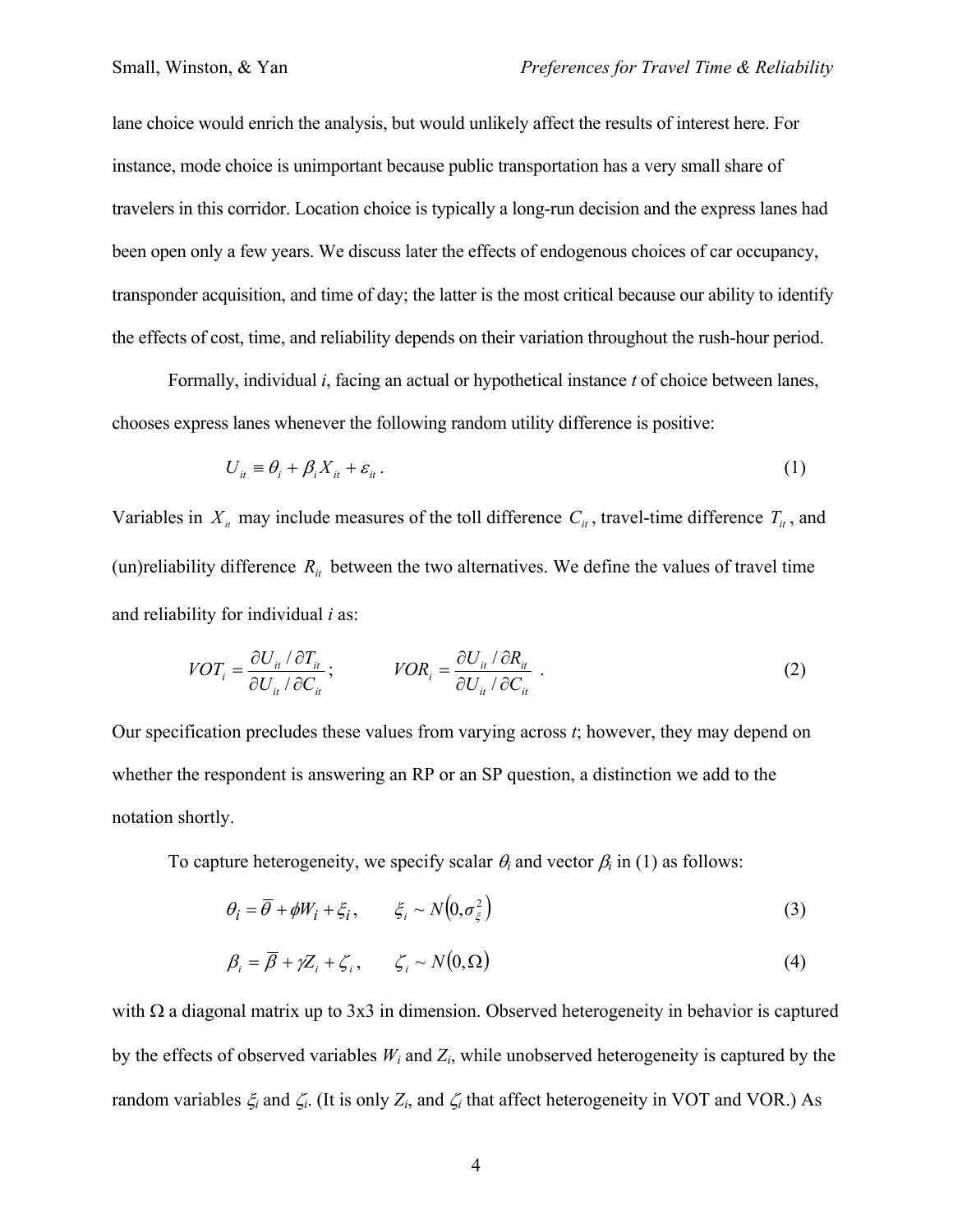indicated, we specified the components of ζ*i* as normally distributed; we also tried log-normal and truncated normal distributions but similar to others (Train (2001)) we were unable to obtain convergence.

 We denote our three data subsets by superscripts *BR* (Brookings RP), *BS* (Brookings SP), and *C* (Cal Poly). All the RP observations have a single choice instance *t*, so we can write *BR i*  $\varepsilon_i^{BR} = \varepsilon_i^{BR}$  and  $\varepsilon_i^C = \eta_i^C$ .<sup>3</sup> We further split  $\varepsilon_i^{BR}$  and  $\varepsilon_i^{BS}$  into components (denoted by v and  $\eta$ ), with one part in common, to allow for correlation between RP and SP observations of the same individual (determined by a multiplier  $\rho$ ) and among multiple SP observations from one individual (determined by the relative variances of  $v_i^{BS}$  and  $\eta_i^{BS}$ ). These assumptions transform (1) into the following system after substituting (3) for  $\theta_i$ :

$$
U_i^{BR} \equiv \overline{\theta}^{BR} + \phi^{BR} W_i^{BR} + \beta_i^{BR} X_i^{BR} + \nu_i^{BR} + \eta_i^{BR}
$$
(5a)

$$
U_{it}^{BS} \equiv \overline{\theta}^{BS} + \phi^{BS} W_i^{BS} + \beta_i^{BS} X_{it}^{BS} + \rho v_i^{BR} + \xi_i^{BS} + \eta_{it}^{BS}
$$
(5b)

$$
U_i^C \equiv \overline{\theta}^C + \phi^C W_i^C + \beta_i^C X_i^C + \eta_i^C
$$
 (5c)

where random parameters  $\beta_i$  are as in (4) and  $v_i^{BR} \sim N(0,1)$ . We have set  $\xi_i^{BR} = \xi_i^C = 0$  in (3) because, with only one observation per individual, these two random variables are redundant with  $\eta_i^{BR}$  and  $\eta_i^C$ . We assume that  $\eta_i^{BR}$ ,  $\eta_i^{BS}$ , and  $\eta_i^C$  have independent logistic distributions, yielding the familiar logit formula for the choice probability conditional on other random parameters; our treatment of unobserved heterogeneity is therefore an example of the mixed logit model described by McFadden and Train (2000) and Train (2003).

<sup>&</sup>lt;sup>3</sup> The Brookings RP sample actually contains information for all commuting trips made within the survey week, which could be treated as separate observations. However, 87 percent of the respondents made the same choice every day and nearly all of the others varied on only one day. So we simplify, with little information loss, by creating a binary response variable equal to one if the respondent chose the express lanes for half or more of the days reported. We tried variants of this response variable with virtually no changes in results.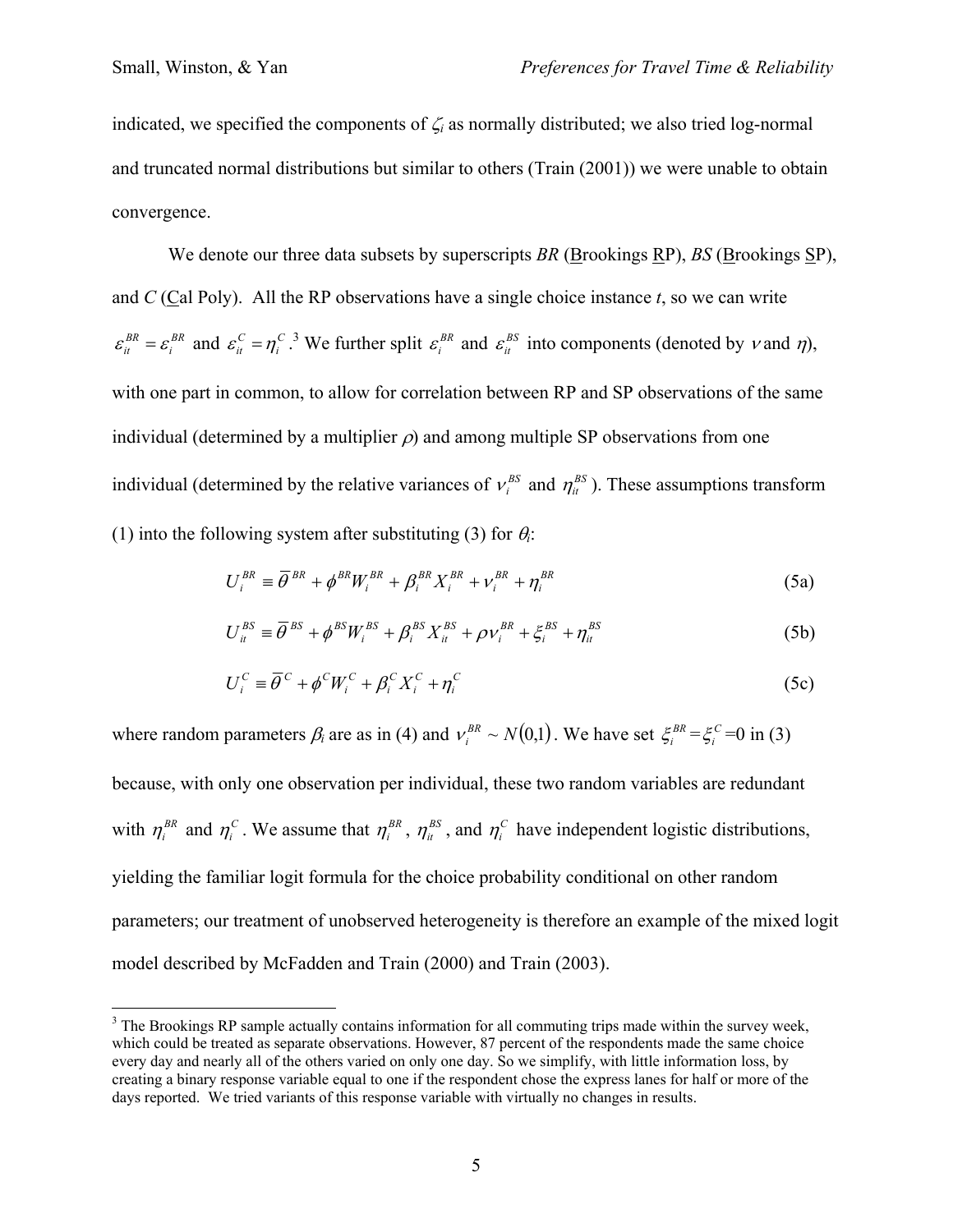$\overline{a}$ 

 As is usual in combining RP and SP data sets (Ben-Akiva and Morikawa (1990)), we allow the variances of  $\eta_i^{BR}$  and  $\eta_i^{BS}$  to differ, indicating that there may be different sources of random preferences over revealed and stated choices; as a precaution we also let  $\eta_i^c$  have its own distinct variance. All this is accomplished by normalizing the variance of  $\eta_i^{BR}$  to  $\pi^2/3$  (as in binary logit) and estimating the ratios

$$
\mu^k \equiv \sigma^{BR} / \sigma^k \ , \quad k = BS, C \tag{6}
$$

where  $\sigma^k$  is the standard deviation of  $\eta_i^k$  or  $\eta_i^k$ . The normalization of  $\eta_i^{BR}$  therefore combines with that of  $v_i^{BR}$  to give (5a) an imposed error variance that is different from, but no less general than, that usually assumed in mixed logit models.<sup>4</sup>

 Our specification allows for considerable generality in how choices are determined relative to each other in the three data samples. Of course, combining these samples can improve statistical efficiency only if the model imposes some constraints. We assume that certain coefficients are identical in two or more of the samples, thereby enabling the SP responses to help identify some heterogeneity parameters whose effects would be obscured by multicollinearity in RP-only data (as occurred when we estimated models on these data). Specifically, although we allow for different mean coefficients on travel variables in the RP and SP samples, we constrain the heterogeneity in the RP and SP coefficients to be identical as measured either by the standard deviation (for travel time) or by the ratio of standard deviation to mean (for reliability). We also tried to include random coefficients on cost, but found that model unstable and concluded that it was too rich for our data set.

<sup>&</sup>lt;sup>4</sup> Normalizing the variance of  $v_i^{BR}$  involves no loss of generality because each of the two equations containing it also contains an additional individual-specific error term. Thus in (5a), the normalization of  $v_i^{BR}$  becomes part of the overall system normalization, as just described; while in (5b) it merely affects the estimated variance  $\sigma_{\zeta}^2$ .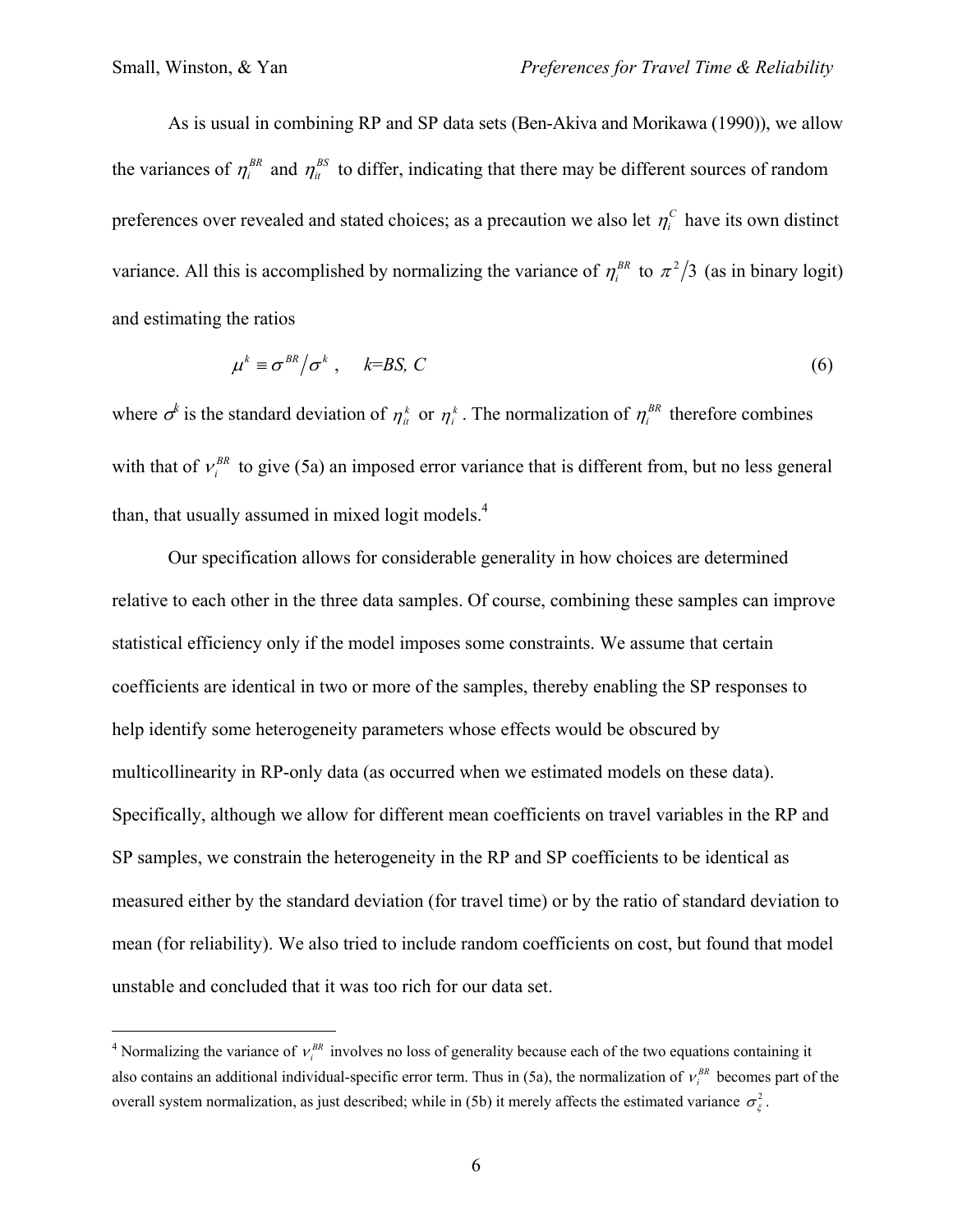<u>.</u>

 The parameters of the model are estimated by maximizing a simulated log-likelihood function, as developed in McFadden and Train (2000). We obtained stable results by performing simulations using 4,500 random draws of parameters  $v_i^{BR}$ ,  $\xi_i^{BS}$ , and  $\zeta_i^k$  ( $k=BR,BS,C$ ) for each individual *i*.

## **4. Specification of Independent Variables**

The express-lane toll for a given trip is the published toll for the time of day the commuter reported passing the sign that indicates the toll level, discounted by 50 percent if the trip was in a carpool of three or more.<sup>5</sup> Other potentially important influences on lane choice include trip distance, annual per capita household income, age, sex, household size, and a dummy variable (based on identical questions in the two RP surveys) indicating whether the commuter had a flexible arrival time—which may control somewhat for endogeneity of the timeof-day choice. We also explored a number of other variables, such as occupation, education, vehicle occupancy, and size of workplace, but they are omitted here because they had little explanatory power and did not influence the other coefficients.

We give special attention to measures of travel time and reliability. Theory suggests that a traveler's expected total travel cost rises with travel-time uncertainty if it is costly to arrive early or late at the destination (Noland and Small (1995)). If being late is more onerous than being early, as confirmed by empirical results, expected travel cost is especially sensitive to the right tail of the distribution of travel times. We sampled from the distribution of travel times across all weekdays of the year, a distribution we assume is known to travelers based on their experience. We assume that motorists consider the central tendency and the dispersion of that distribution. Because this is a

 $5$  We asked respondents, even in the SP survey, their vehicle occupancy for actual trips. Those who did not report it are assumed not to have carpooled; to guard against systematic bias from this assumption, we included a dummy variable identifying these respondents, but it had no explanatory power so it is omitted here.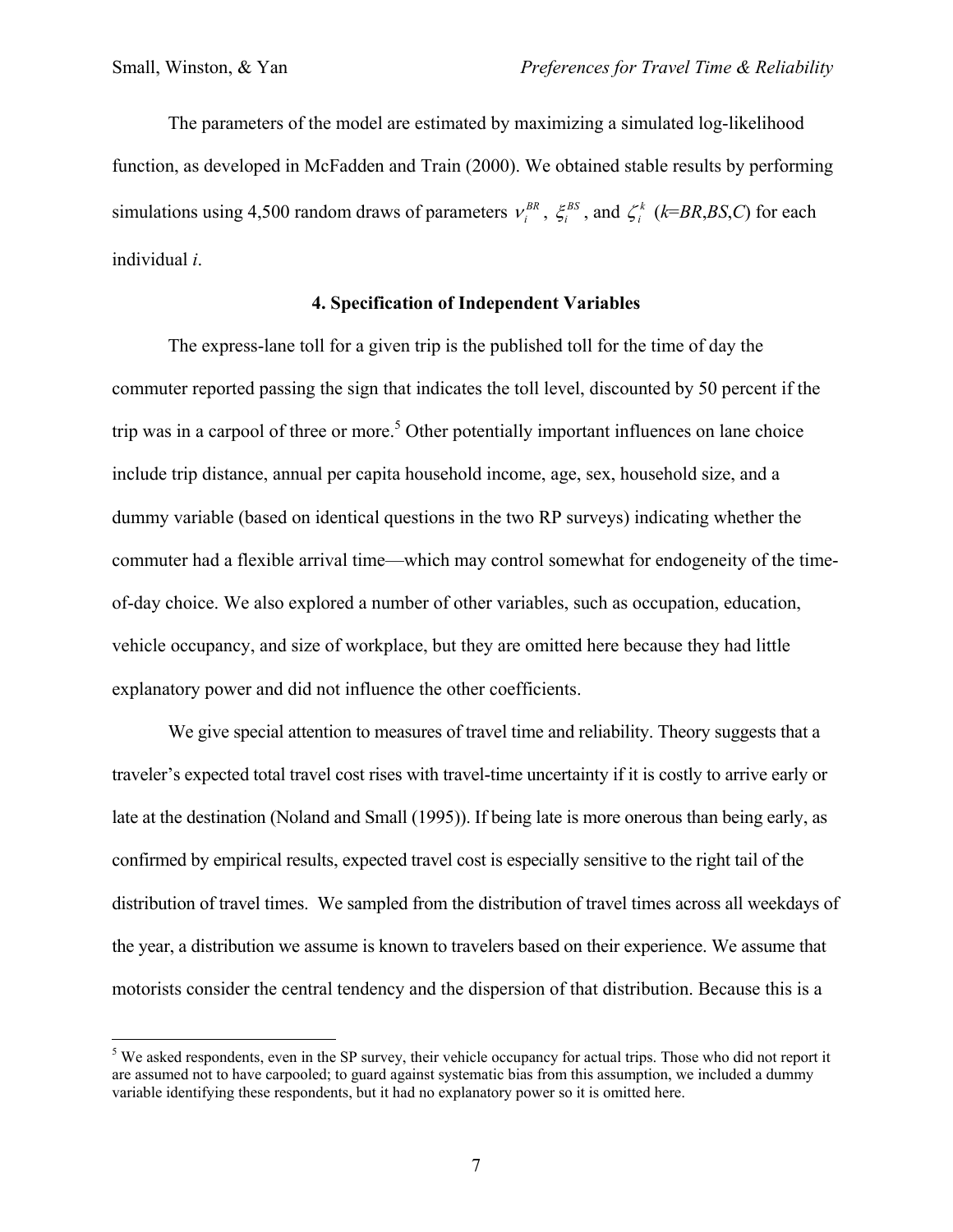binary choice and there is essentially no dispersion in express-lane travel time, we need consider only the distribution of travel-time *savings* from taking the express lanes.

Plausible measures of central tendency include the mean and the median; we find the model fits slightly better using the median. We measure dispersion as the difference between the  $80<sup>th</sup>$  and the 50<sup>th</sup> percentiles, which accords with the aforementioned theory and results in our model fitting better than with alternate measures such as standard deviation.

Data to estimate the measures were obtained from field measurements on SR91 taken at many times of day on eleven different days. Students drove repeatedly on the free lanes, clocking the travel time between prescribed points. We use a type of non-parametric smoothing known as local linear quantile regression (Koenker and Bassett (1978)) to estimate various percentiles of the distribution of travel-time savings across days, each as a function of the time of day. The measurements are simplified because traffic in the express lanes was observed to move freely at all times of day, enabling us to assume a constant travel time of 8 minutes.

Figure 1 characterizes the measures, along with the raw data points and 90 percent confidence bands. Median time savings is measured quite precisely, dispersion somewhat less so. Median savings reaches its peak considerably earlier than does dispersion—a difference in pattern that causes them to have only a weak correlation in our data. This relationship can be explained by two features of the raw data on time savings. First, the scatter in those data points grows in magnitude until quite late in the peak period (presumably due to long-lasting effects of random incidents occurring early). Second, during the height of the rush hour there are substantial negative deviations of the travel-time savings from their median, indicating unusually good days for traffic; our measure of dispersion, however, is unaffected by negative deviations, consistent with the view that they impose only small costs on travelers.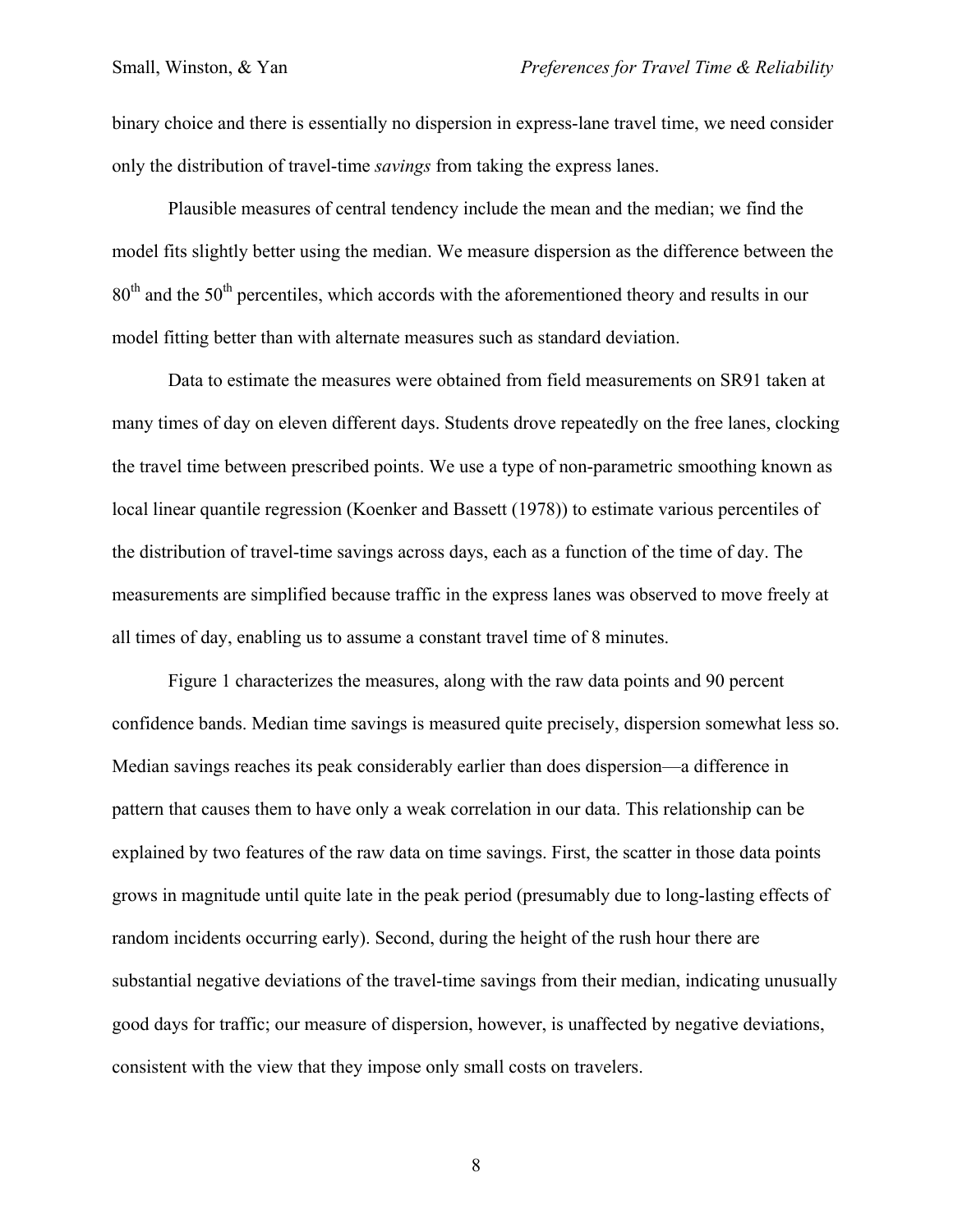Most SP variables correspond in definition to the RP variables. An exception is the measure of unreliability. We did not think survey respondents would understand statements about percentiles of a probability distribution, so in our SP scenarios we specified the frequency of being delayed 10 minutes or more, which we convert into a probability for analysis.

#### **5. Estimation Results**

Estimation results are presented in table 2. Most influences are statistically significant and have the expected sign. Both the RP and SP coefficients indicate that commuters are deterred from the express lanes by a higher toll and are deterred from the free lanes by longer median travel times and greater unreliability—findings that hold throughout the range of the interaction variables.

 The implied elasticities of express-lane usage with respect to toll, travel-time savings, and unreliability are shown at the bottom of the table. All three variables have a substantial impact on the decision to use the express lanes. To better understand the price elasticity of -1.59, consider that the private operator of the express lanes maximizes profit by setting a price so that marginal revenue equals short-run marginal cost, which on the express lanes is near zero. But the marginal revenue is less than that given by the usual formula involving the demand elasticity, because each additional car using the express lanes reduces the attraction of those lanes to others by relieving congestion on the regular lanes. If that congestion is severe, the elasticity of demand must be substantially greater than one in magnitude in order to produce marginal revenue near zero as required for a profit-maximizing equilibrium.

Observed heterogeneity is captured by interactions between cost and income, and between time and three powers of trip distance—these are the variables *Z* in equation (4). Consistent with expectations, motorists with higher incomes are less responsive to the toll. The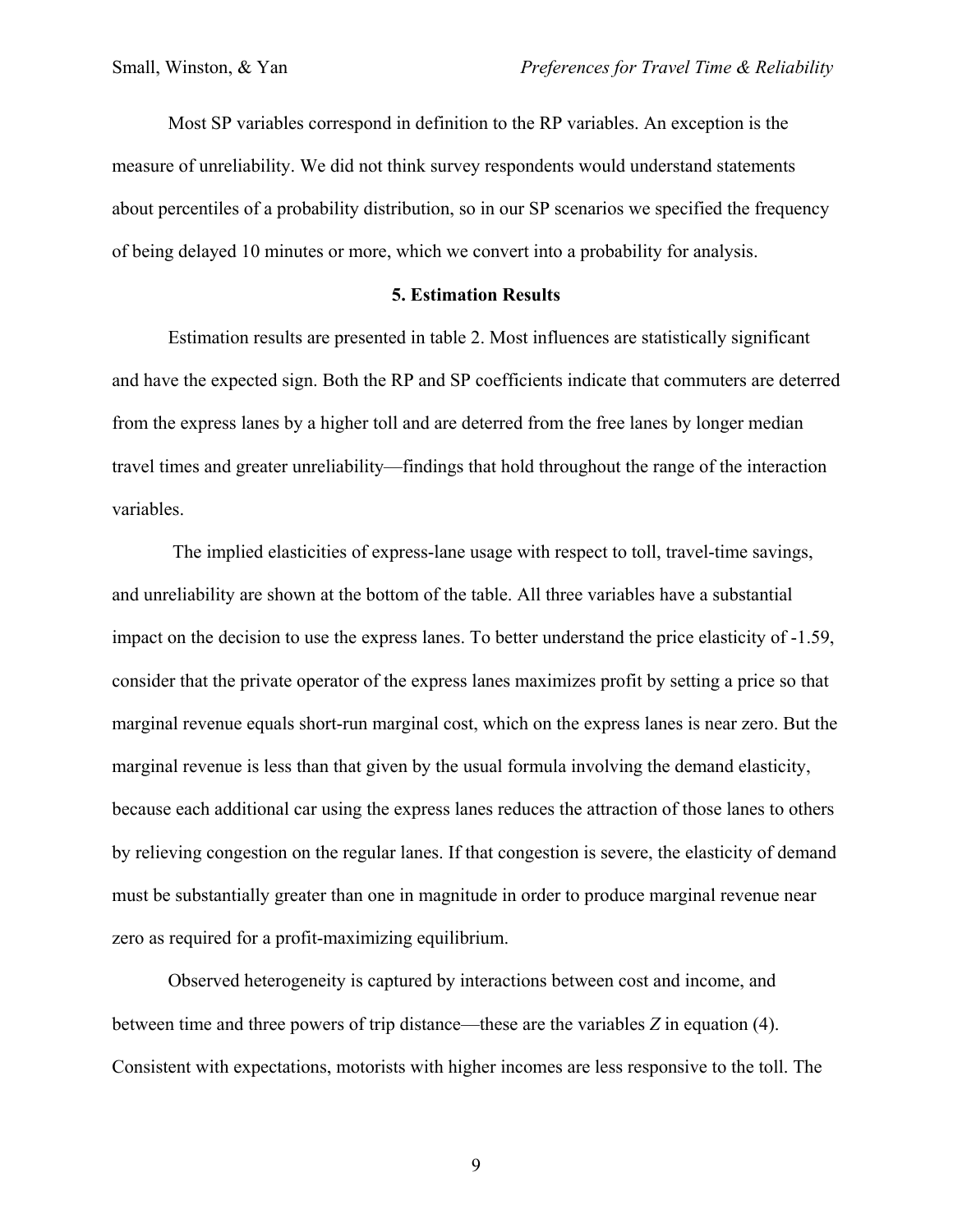$\overline{a}$ 

RP coefficient of median travel time varies with distance in an inverted U pattern, initially rising but then falling for trips greater than 45 miles. Following Calfee and Winston (1998), we conjecture that this pattern results from two opposing forces: the increasing scarcity of leisure time as commuting becomes longer, and the self-selection of people with lower values of time into farther-out residences. For SP, we allow the coefficient on travel time to differ between people with long and short actual commutes (who received different versions of the SP survey), but the difference is negligible.

We also find observed heterogeneity in alternative-specific preferences, via variables *W* in (3)—listed under "pooled variables" in the table. Women, middle-aged motorists, and motorists in smaller households are more likely to choose the toll lanes. Others such as Parkany (1999) have also found that women are more likely to use toll lanes. To better understand why, we tried interacting gender, age, and household size under the hypothesis that working mothers prefer the toll lanes, or are more averse to unreliability, due to tighter schedules; but we could not find a measurable effect. We also fail to find a significant effect of having a flexible arrival time, either as a shift variable (as shown) or interacted with reliability—possibly because this variable is correlated with omitted job characteristics that counter its influence.

Turning to the stochastic part of the model, substantial unobserved heterogeneity is indicated by the standard deviations of the random parameters (also listed under "pooled variables"). They are estimated with good precision and are substantial in magnitude, amounting to roughly 25% to 100% of the corresponding mean coefficients.  $6$  The scale and correlation parameters describing the error structure ("other parameters" in the table) are also estimated

 $6$  In the case of unreliability, this ratio is estimated directly, as shown, at 1.056. In the case of travel time, the estimated standard deviation of 0.166 may be compared with the SP coefficient of median travel time of about -0.2, and with the derivative of utility with respect to RP median travel time which is -0.69 at median trip distance.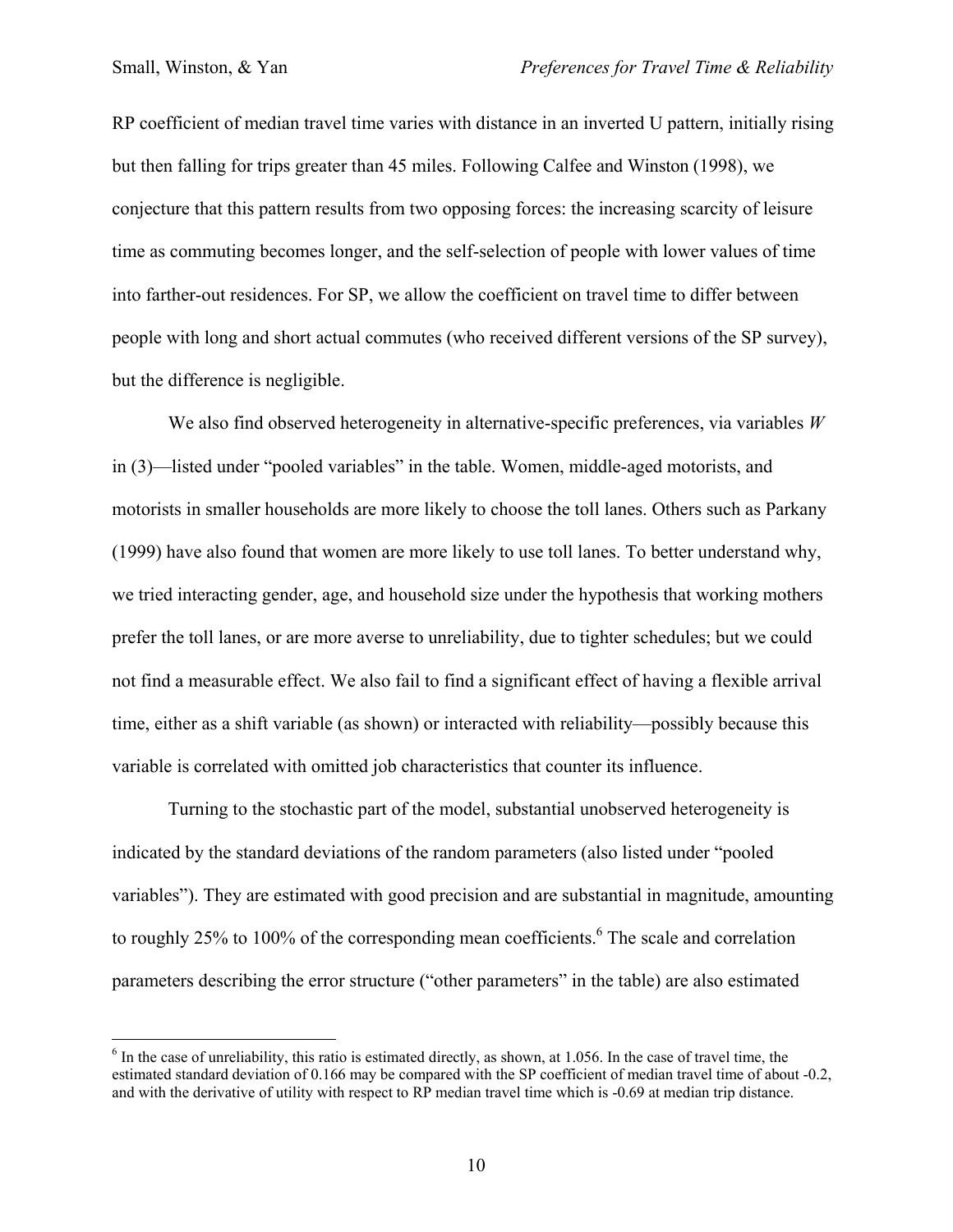quite precisely and show that the RP and SP responses from a single individual are strongly correlated.

The value of combining RP and SP data became apparent when we tried to estimate the RP portion of the model using just the RP data: we were unable to obtain convergence when the model included unobserved heterogeneity. If we excluded unobserved heterogeneity, we obtained nearly identical RP results using either RP data alone or combined RP and SP data. We conclude that the combination of RP and SP data provides additional power to identify heterogeneity, while not biasing results for the rest of the model.

## *Values of Time and Reliability*

We use our parameter estimates to compute various properties of the distributions of motorists' implied values of time (VOT) and reliability (VOR) across individuals. Results are shown in Table 3. As shown by the 90 percent confidence intervals in the second column, all of the reported estimates are statistically different from zero using a one-sided test.

We use the Brookings samples for these computations because they best represent the population. We characterize heterogeneity in VOT and VOR by the inter-quartile range (i.e., the difference between  $75<sup>th</sup>$  and  $25<sup>th</sup>$  percentile values) across individuals, a measure that is relatively robust to the high upper tails typically found in ratios of random variables. The results are obtained by combining multiple draws from the sampling distribution of estimated parameters  $(\bar{\beta}, \gamma, \Omega)$  in (4), sample enumeration across values of  $Z_i$  in (4), and a single random draw of  $\zeta_i$  in (4) for each individual in that enumeration conditional on  $(\bar{\beta}, \gamma, \Omega)$ . Each row of table 3 shows a different property of the distribution of VOT or VOR across individuals, while the first two columns show properties of the sampling distribution of the quantity named in that row. The extent of observed and unobserved heterogeneity is measured by restricting (4): we set  $\zeta$ =0 to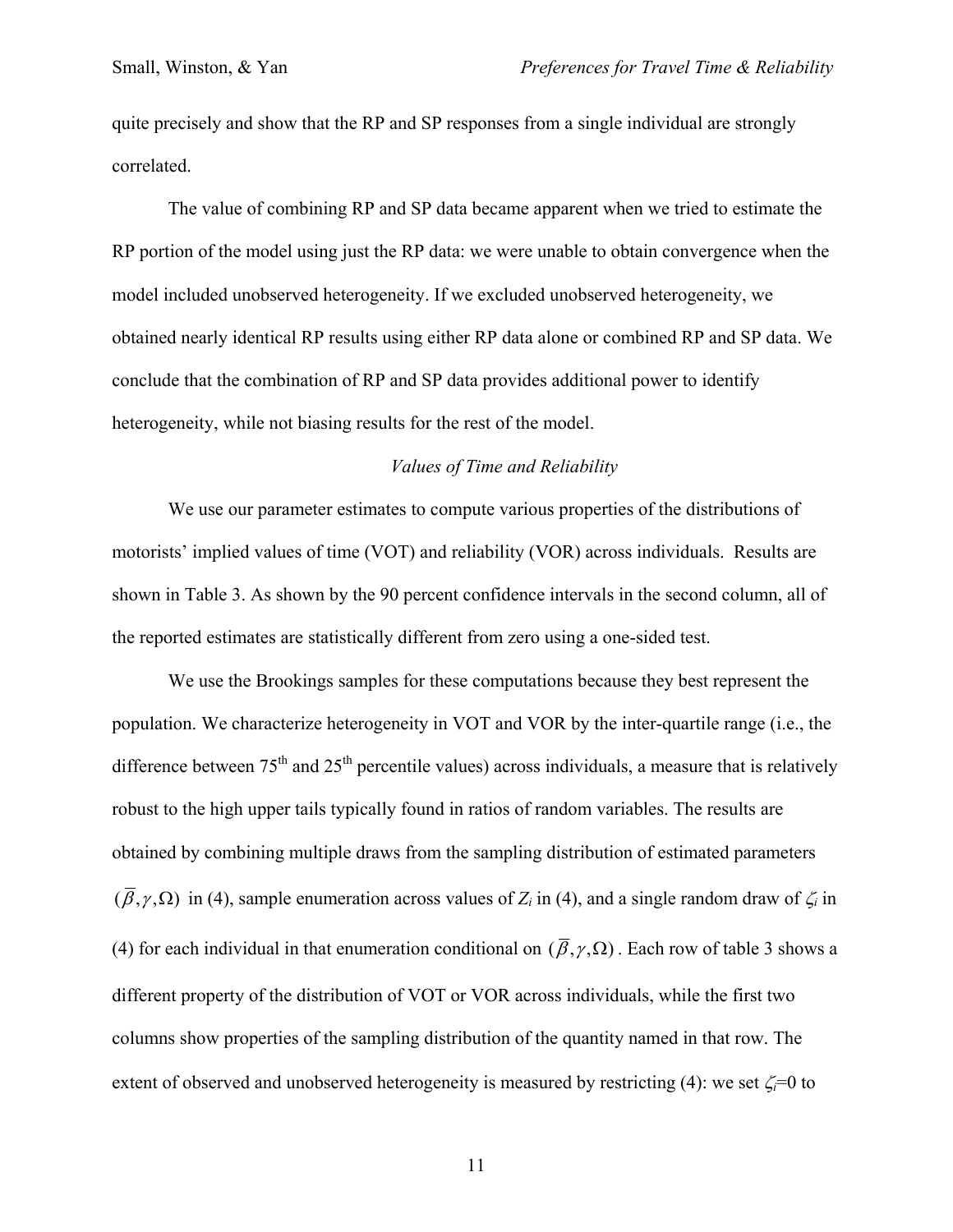account for only observed heterogeneity, and we replace  $Z_i$  by its sample mean to account for only unobserved heterogeneity.

Based on commuters' revealed preferences, we find that the median value of time is \$21.46/hour or about 93 percent of the average wage rate, which is near the upper end of the range expected from previous work (Small (1992)). The median RP value of reliability is \$19.56/hour. To put these figures in perspective, in our data the median time saving for the express lanes averages 3.3 minutes during the 5-9 a.m. peak period, while unreliability in the free lanes averages 1.6 minutes (see figure 1). Thus, the average commuter during those hours would pay \$1.18 for the time savings and \$0.52 for the improved reliability, implying that reliability accounts for roughly one-third of the attraction of the express lanes—less during the early and middle parts of the rush hour and more during the later part.

Commuters exhibit a wide range of preferences for speedy and reliable highway travel. Total heterogeneity in VOT and VOR ranges from about half to more than 100 percent of the corresponding median value. Most of the heterogeneity is from unobserved sources, verifying the importance of using random parameters to capture motorists' taste variation. Of course, if we could measure additional sources of preference variation, we presumably would find less unobserved and more observed heterogeneity.

The implied SP values of time are much smaller on average than the RP values, possibly reflecting a tendency of travelers to overstate the travel time they experience during times of congestion (evidence confirming this tendency is reported in Sullivan et al. (2000, p. xxiii)). Thus, a motorist considering a 10-minute time saving in an SP question may envision a realworld situation where the time saving is only 5 minutes, and answer accordingly—yielding an SP value of time only half the RP value. As for reliability, the median motorist in our SP sample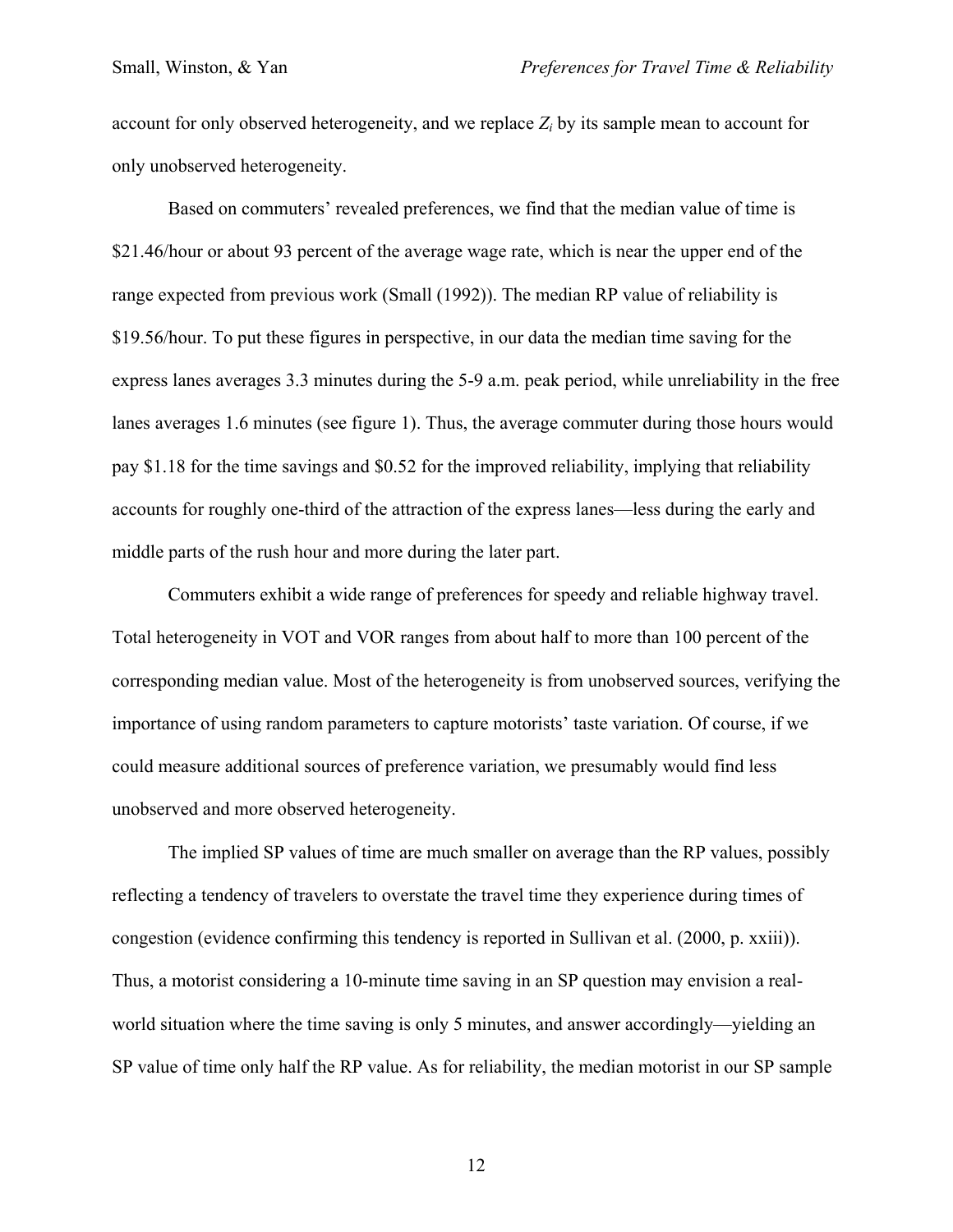exhibits a willingness to pay of \$0.54 per trip to reduce the frequency of 10-minute delays from 0.2 to 0.1.

#### *Sensitivity to Identifying Assumption and Alternative Specifications*

We have implicitly assumed that any unobserved influences on lane choice do not vary systematically by time of day; if they did, they would be correlated with cost, time, and reliability and therefore bias those coefficients. The validity of this assumption depends partly on how well our observed variables capture taste variation across times of day. Fortunately, we have many variables that play this role including income, trip distance, trip purpose, flexibility of arrival time, sex, age, household size, occupation, marital status, and education. For example, a motorist's sex is likely to be an important source of taste variation; we know it is correlated with time of day because females constitute only 15% of those commuters traveling during the interval 4-5 a.m., but 39% of the 7-8 a.m. group. Similarly with trip purpose: the proportion of respondents whose trips are work trips varies from 100% at the earliest time to 58% at the latest time.

 A more formal test takes advantage of the fact that 55 members of the SP sample, providing 433 observations, told us the time of day at which their actual trip normally took place. In the SP sample, travel time and reliability are uncorrelated with the time of day as part of the survey design, so we can include time-of-day dummies in an SP-only model restricted to these observations while still measuring other parameters with precision. We can then compare the results with and without these dummies to see whether VOT and VOR are affected. We used five time-of-day dummies, one for each hour of the morning period other than a base hour defined as 7-8 a.m. Their estimated coefficients were not jointly significantly different from zero. Moreover, including the dummies decreased the median SP values of time and reliability less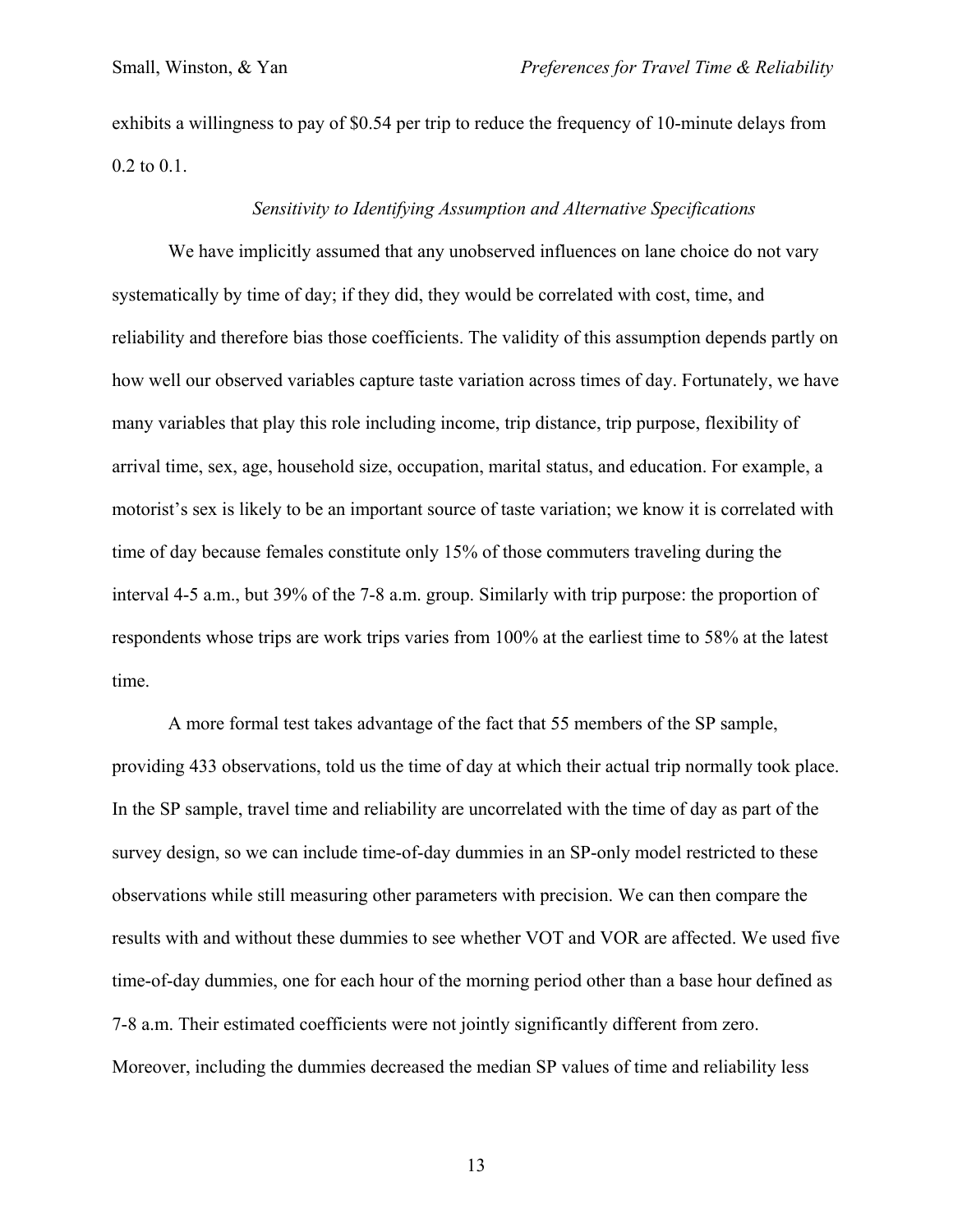than 10 percent and increased the amount of unobserved heterogeneity (as measured by the interquartile range) less than 8 percent. Hence, based on the SP data our results are robust to omitted time-of-day-related influences.

We performed a further check by re-estimating the joint RP/SP model, using all the data and including a dummy variable for travel at 7-8 a.m., the one period that appeared different from all the others in the SP-only experiment just described. (We set this dummy variable to zero for those 26 people not answering the time-of-day question and treated them like a separate sample, with their own alternative-specific constant and error variance.) The estimated coefficient for the time-of-day dummy is –1.64 with standard error 1.29. The third column of table 3 shows the resulting VOT and VOR estimates; the 90 percent confidence intervals, not shown, still exclude zero in all cases. Including the time-of-day dummy increases modestly the estimated median RP values of time and reliability, and also increases slightly the amount of unobserved heterogeneity in those values. Therefore, our main conclusions—that values of time and reliability are high and contain considerable unobserved heterogeneity—are if anything strengthened. We do lose precision by incorporating the time dummy, so we offer the base model as containing our best estimates.

It is also possible that the demand *elasticity* for the toll road varies by time of day, in a way that is not captured by our observables. Thus, if the toll-lane operator systematically sets prices higher than they otherwise would be whenever the elasticity is small in magnitude, and if unobservable factors are correlated with both the level and the elasticity of demand, then price would not be exogenous and its coefficient would be over- or underestimated depending on the signs of the correlations. Any resulting bias to the estimated VOT and VOR would be smaller, because the time savings and unreliability variables are causally related to price through congestion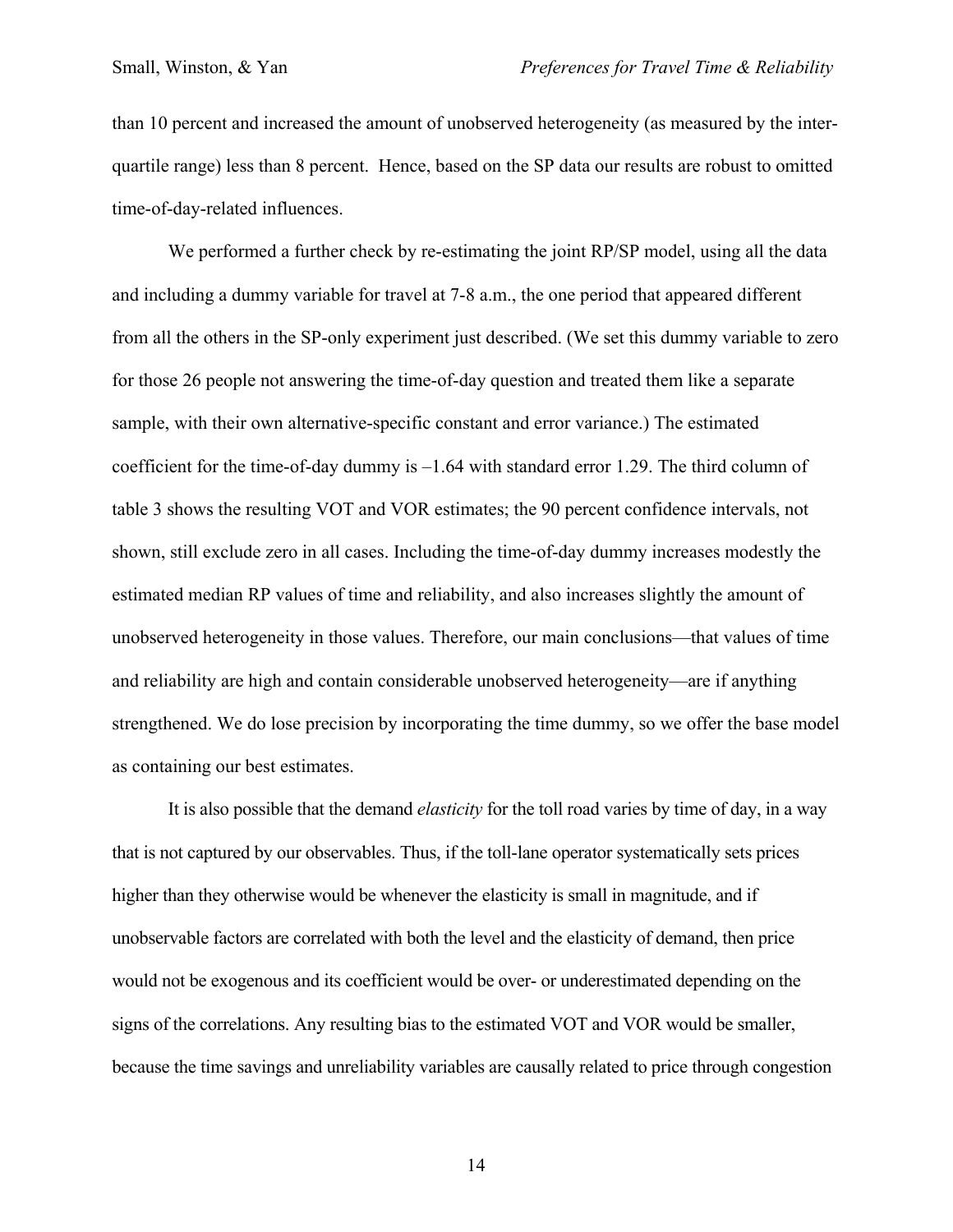in the regular lanes, so their coefficients would be biased in the same direction as that of price.

We examined the robustness to assumed cross-equation constraints by estimating models both with fewer and with more constraints relating the RP and SP coefficients. We computed the resulting distributions of the values of time and reliability, obtaining results virtually indistinguishable from those of the base model. Furthermore, we found using likelihood-ratio tests that we could not reject our preferred specification against less constrained models. Indeed, we found that we could have imposed an additional constraint equating the cost coefficients, but we preferred not to do so because this coefficient is critical to our VOT and VOR calculations.

 Finally, we explored potential simultaneity bias by estimating a model explaining the simultaneous choice of vehicle occupancy, transponder acquisition, and lane by RP respondents, as well as lane only by SP respondents. We created nine alternatives from the permitted combinations of these choices. Conditional on the random coefficients, including a random constant for the transponder, choice among the nine alternatives is multinomial logit; but this is less restrictive than it appears because our error structure mimics a nested logit, as described by Brownstone and Train (1999). The resulting VOT and VOR distributions, summarized in the last column of Table 3, are similar to those from the base model and support our earlier arguments that other choices would have little impact on our findings. It is useful to note that the joint RP model can be expressed as a selection model in which transponder choice determines whether lane choice is observed. The random constant for transponder choice then allows the correlation between the selection equation and the lane-choice equation to be estimated, rather than being imposed by the logit functional form. (As it happens, we could not reject the hypothesis that the random constant has zero variance.) But the selection model contains exclusion restrictions based solely on statistical insignificance, so we are assuming that it is identified by the mixed-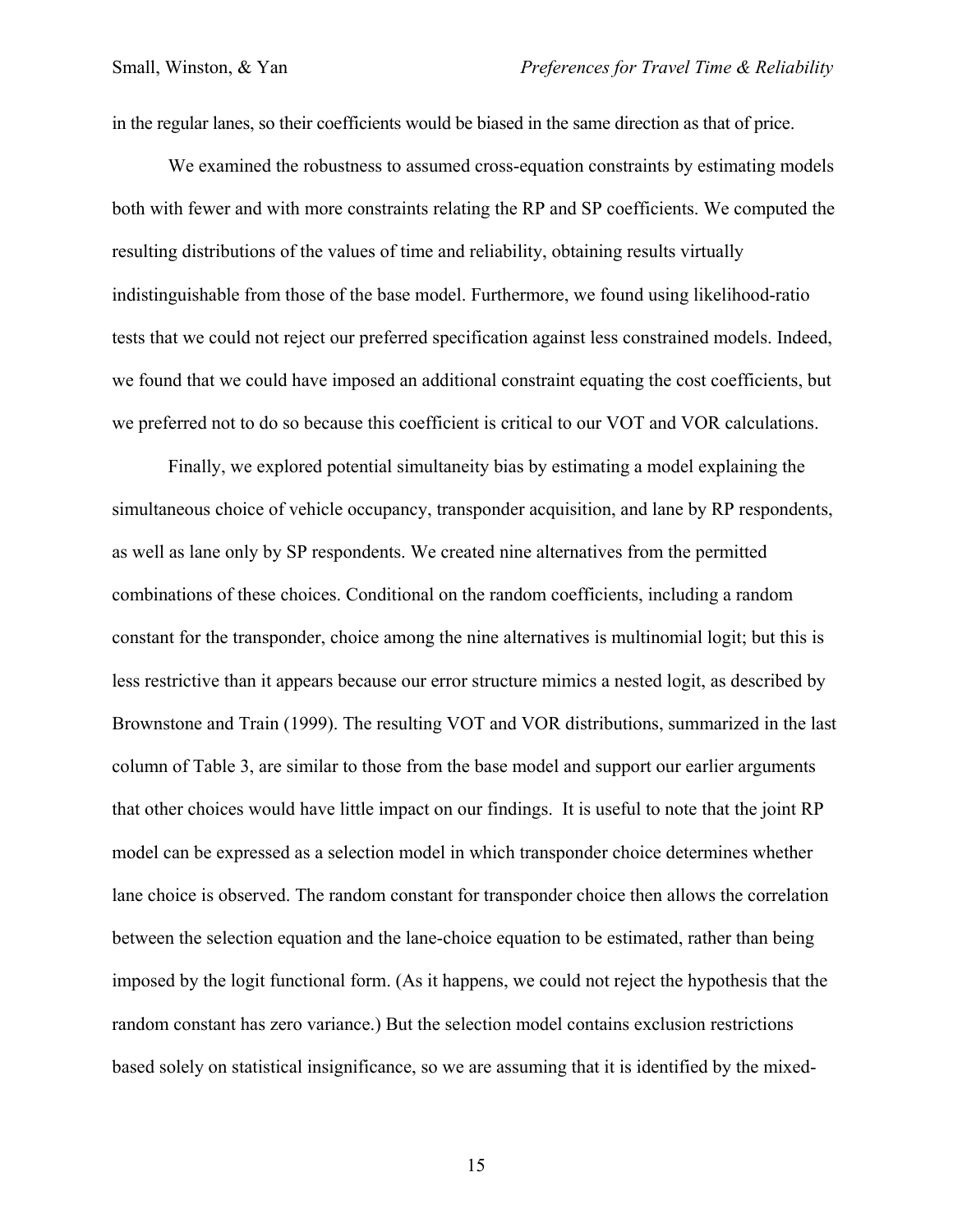logit functional form with the random constant.

### **6. Conclusion**

By combining the power of RP and SP data, using a random-parameters model, and constructing improved measures of reliability, we are able to measure properties of travel preferences that have eluded other studies. We find that travel time and its predictability are highly valued by motorists and that there is significant heterogeneity in these values.

Motorists' varying preferences for travel time and reliability have important implications for road pricing policy. As noted earlier, theoretical studies find that substantial heterogeneity is necessary for value pricing as currently practiced to create significant benefits. The amount of heterogeneity found here is likely to generate such benefits. For example, in Small and Yan (2001), an inter-quartile difference of half the median value of time (roughly what we find in revealed behavior) approximately quadruples the maximum benefit attainable from second-best pricing when there is no heterogeneity.

Accounting for preference variation could also enhance the political viability of pricing. We show in a companion paper (Small, Winston, and Yan (2005)) that differentiated road prices can be designed, based on the distributions of values of time and reliability obtained here, to produce greater efficiency gains than current experiments while retaining or even increasing their distributional advantages over comprehensive road pricing. Thus there may be a politically feasible compromise between value pricing as now practiced, which is not very efficient, and firstbest congestion pricing, which introduces severe disparities in direct welfare impact.

In a nutshell, our confirmation of significant preference heterogeneity among travelers offers policymakers a long-awaited opportunity to address the stalemates that impede transportation policy in congested cities.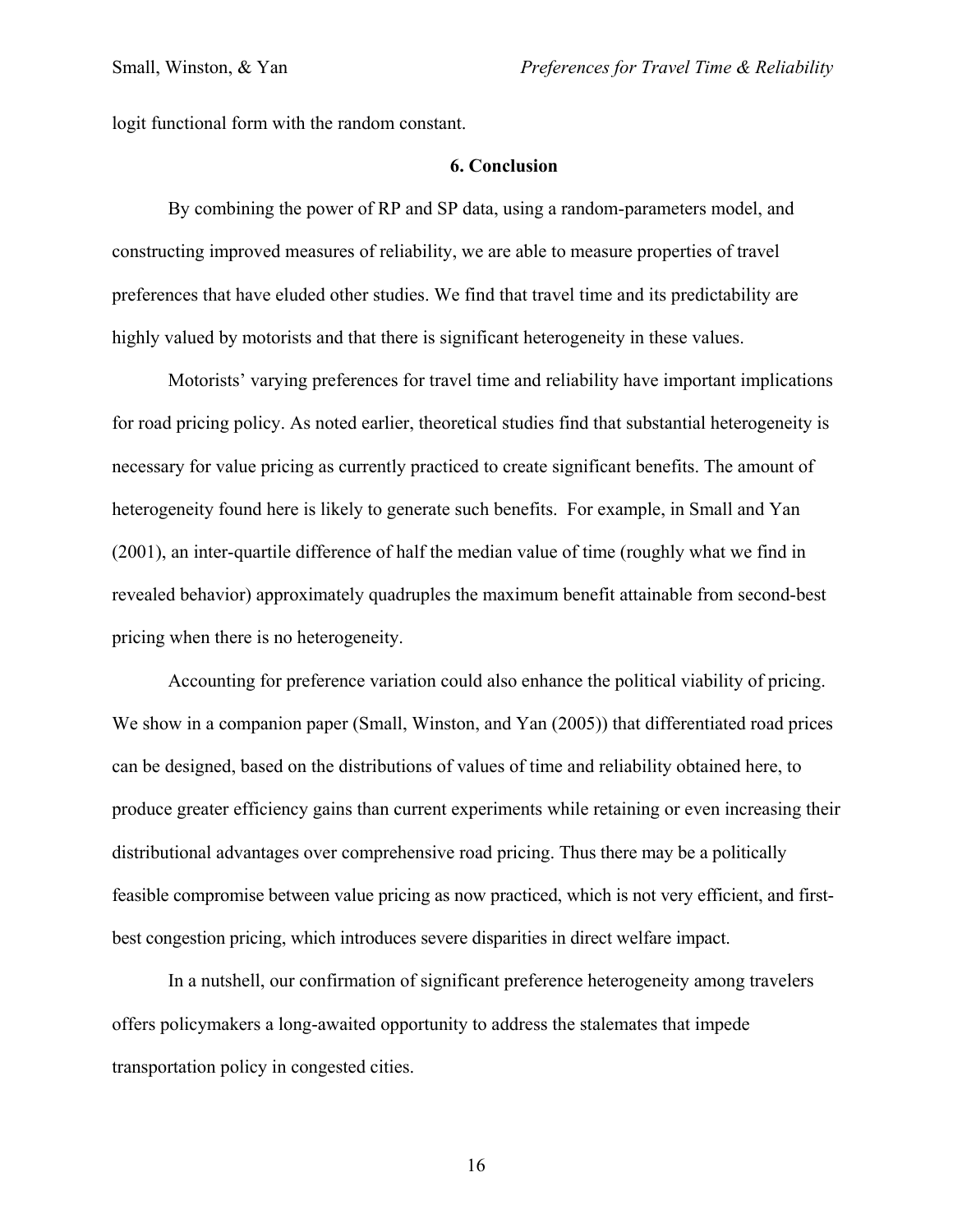

**Figure 1. Time Savings from Express Lanes**

Note: The dashed lines are 90 percent confidence intervals. Dispersion is difference between the  $80<sup>th</sup>$  and  $50<sup>th</sup>$  percentiles.

| <b>Table 1. Descriptive Statistics</b> |                             |              |              |  |  |  |  |
|----------------------------------------|-----------------------------|--------------|--------------|--|--|--|--|
|                                        | Value or Fraction of Sample |              |              |  |  |  |  |
|                                        | Cal Poly-RP                 | Brookings-RP | Brookings-SP |  |  |  |  |
|                                        |                             |              |              |  |  |  |  |
| Choose 91X (RP dependent variable)     | 0.26                        | 0.25         |              |  |  |  |  |
| Time Period of Trip (RP):              |                             |              |              |  |  |  |  |
| 4:00am-7:00am                          | 0.56                        | 0.54         |              |  |  |  |  |
| 7:00am-8:00am                          | 0.20                        | 0.21         |              |  |  |  |  |
| 8:00am-10:00am                         | 0.24                        | 0.25         |              |  |  |  |  |
| Age (years):                           |                             |              |              |  |  |  |  |
| $30$                                   | 0.11                        | 0.12         | 0.10         |  |  |  |  |
| $30 - 50$                              | 0.62                        | 0.62         | 0.64         |  |  |  |  |
| Household Income (\$/year):            |                             |              |              |  |  |  |  |
| <60,000                                | 0.38                        | 0.83         | 0.83         |  |  |  |  |
| >100,000                               | 0.22                        | 0.02         | 0.04         |  |  |  |  |
| Female Dummy                           | 0.32                        | 0.37         | 0.37         |  |  |  |  |
| Mean Actual Trip Distance (Miles)      | 34.2                        | 44.8         | 42.6         |  |  |  |  |
| Number of Respondents                  | 438                         | 84           | 81           |  |  |  |  |
| Number of Observations                 | 438                         | 377          | 633          |  |  |  |  |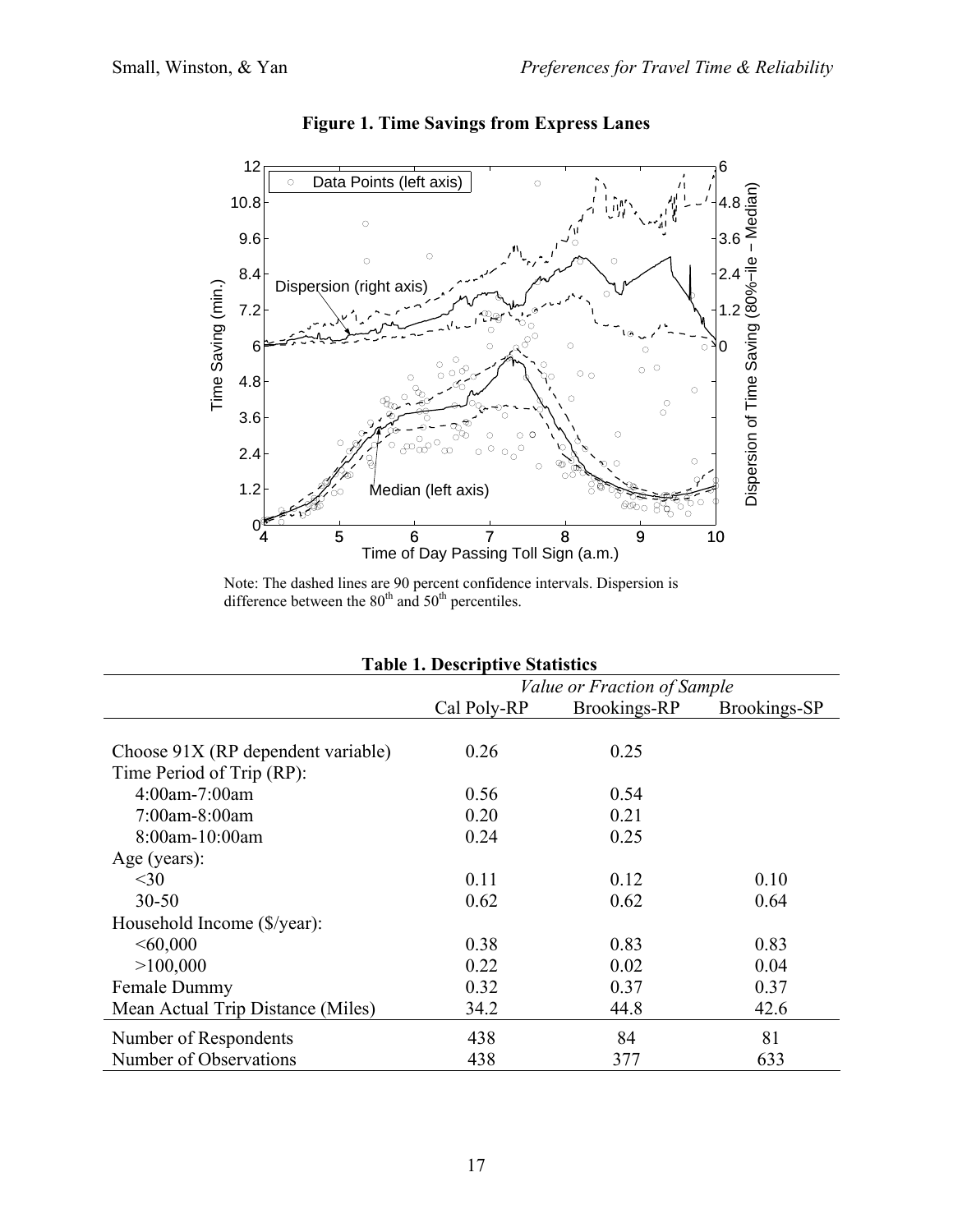| <b>Dependent Variable:</b> 1 if chose toll lanes, 0 otherwise          |                                              |  |  |  |  |
|------------------------------------------------------------------------|----------------------------------------------|--|--|--|--|
| <b>Independent Variable:</b>                                           | Coefficient<br>(standard error) <sup>a</sup> |  |  |  |  |
| <b>RP</b> Variables                                                    |                                              |  |  |  |  |
| Constant: Brookings sub-sample ( $\overline{\theta}^{BR}$ )            | 0.1489(0.8931)                               |  |  |  |  |
| Constant: Cal Poly sub-sample $(\overline{\theta}^c)$                  | $-1.6349(1.1040)$                            |  |  |  |  |
| Cost(S)                                                                | $-1.8705(0.5812)$                            |  |  |  |  |
| Cost x dummy for medium household inc. (\$60-100K)                     | 0.5438(0.2549)                               |  |  |  |  |
| Cost x dummy for high household income $($ > \$100,000)                | 1.1992 (0.3849)                              |  |  |  |  |
| Median travel time (min.) x trip distance (units: 10 mi.)              | $-0.4088$ $(0.1536)$                         |  |  |  |  |
| Median travel time x (trip distance squared)                           | 0.0695(0.0276)                               |  |  |  |  |
| Median travel time x (trip distance cubed)                             | $-0.0029$ $(0.0012)$                         |  |  |  |  |
| Unreliability of travel time (minutes)                                 | $-0.5778(0.2435)$                            |  |  |  |  |
| SP Variables                                                           |                                              |  |  |  |  |
| Constant $(\overline{\theta}^{BS})$                                    | $-1.6107(0.8943)$                            |  |  |  |  |
| Standard deviation of constant ( $\sigma_{\xi}$ )                      | 0.4800(0.6305)                               |  |  |  |  |
| Cost                                                                   | $-1.0008$ $(0.2849)$                         |  |  |  |  |
| Cost x dummy for medium household inc. (\$60-100K)                     | $-0.2317(0.5407)$                            |  |  |  |  |
| Cost x dummy for high household income $(>\$100,000)$                  | 0.2842(0.9714)                               |  |  |  |  |
| Travel time (min.) $\times$ long-commute dummy (>45 min.)              | $-0.1965(0.0522)$                            |  |  |  |  |
| Travel time $\times$ (1 – long-commute dummy)                          | $-0.2146(0.0618)$                            |  |  |  |  |
| Unreliability of travel time (probability of late arrival)             | $-5.6292(2.3819)$                            |  |  |  |  |
| Pooled Variables                                                       |                                              |  |  |  |  |
| Female dummy                                                           | 1.3267 (0.6292)                              |  |  |  |  |
| Age 30-50 dummy                                                        | 1.2362(0.5121)                               |  |  |  |  |
| Flexible arrival-time dummy                                            | 0.5903(0.6994)                               |  |  |  |  |
| Household size (number of people)                                      | $-0.5497(0.2248)$                            |  |  |  |  |
| Standard dev. of coeff's of travel time (in $\Omega$ )                 | 0.1658(0.0457)                               |  |  |  |  |
| Ratio of std. dev. to mean for coeff's of unreliability (in $\Omega$ ) | 1.0560(0.2754)                               |  |  |  |  |

# **Table 2. Parameter Estimates of Lane Choice Model**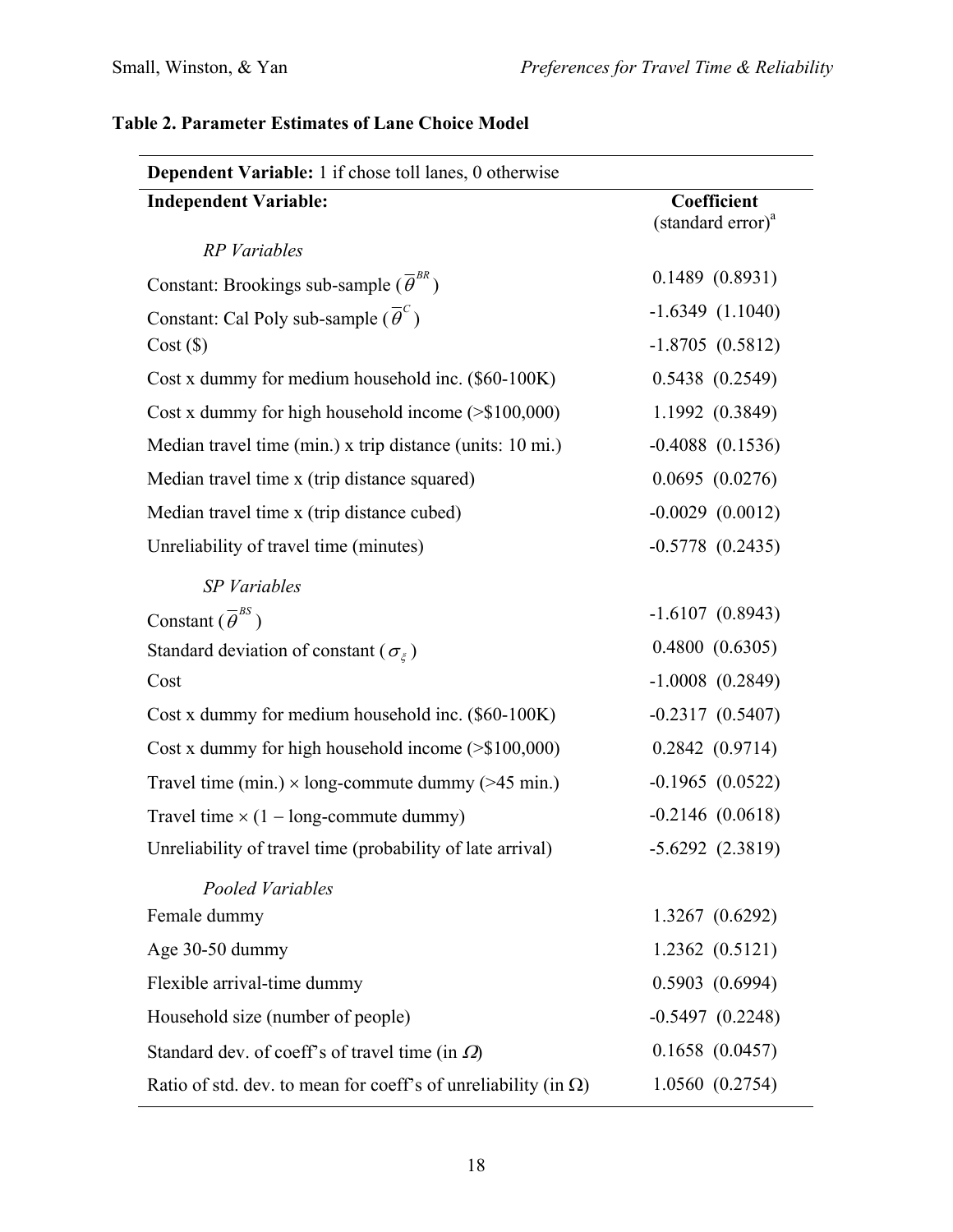| <b>Other Parameters</b>                                             |                 |  |  |  |
|---------------------------------------------------------------------|-----------------|--|--|--|
| Scale parameter: Cal Poly sample ( $\mu^c$ )                        | 0.4118(0.1688)  |  |  |  |
| Scale parameter: SP sample ( $\mu^{BS}$ )                           | 1.3368 (0.3741) |  |  |  |
| Correlation parameter, Brookings RP and SP $(\rho)$                 | 3.2882 (0.8320) |  |  |  |
| <b>Summary Statistics</b>                                           |                 |  |  |  |
| Number of observations                                              | 1155            |  |  |  |
| Number of persons                                                   | 548             |  |  |  |
| Number of replications $(R)$                                        | 4,500           |  |  |  |
| Log-likelihood                                                      | $-501.57$       |  |  |  |
| Pseudo $R^2$                                                        | 0.3704          |  |  |  |
| <b>Implied Elasticities of Demand for Express Lane</b> <sup>b</sup> |                 |  |  |  |
| Toll in express lanes                                               | $-1.588(0.504)$ |  |  |  |
| Median travel time in free lanes                                    | 0.727(0.331)    |  |  |  |
| Unreliability in free lanes                                         | 0.374(0.166)    |  |  |  |

<sup>a</sup> Standard errors are the "sandwich" estimates of Lee (1995), obtained from  $\hat{V} = (-H)^{-1} P(-H)^{-1}$ , where *H* is the Hessian of the simulated log-likelihood function and *P* is the outer product of its gradient vector (both calculated numerically). This estimate accounts for simulation error in the likelihood.

<sup>b</sup> Express lane usage is computed by aggregating individual choice probabilities over the Brookings RP sample. Each probability is calculated by simulated integration over the distributions defined by (4), conditional on all estimated parameters of the model; the calculation is then repeated after a 10% increase in the toll, median traveltime saving, or unreliability facing each individual, and an elasticity calculated. This process is repeated for each of 1,000 random draws of the estimated parameters from their sampling distribution. The numbers reported are the empirical mean and standard deviation across the 1,000 resulting elasticities.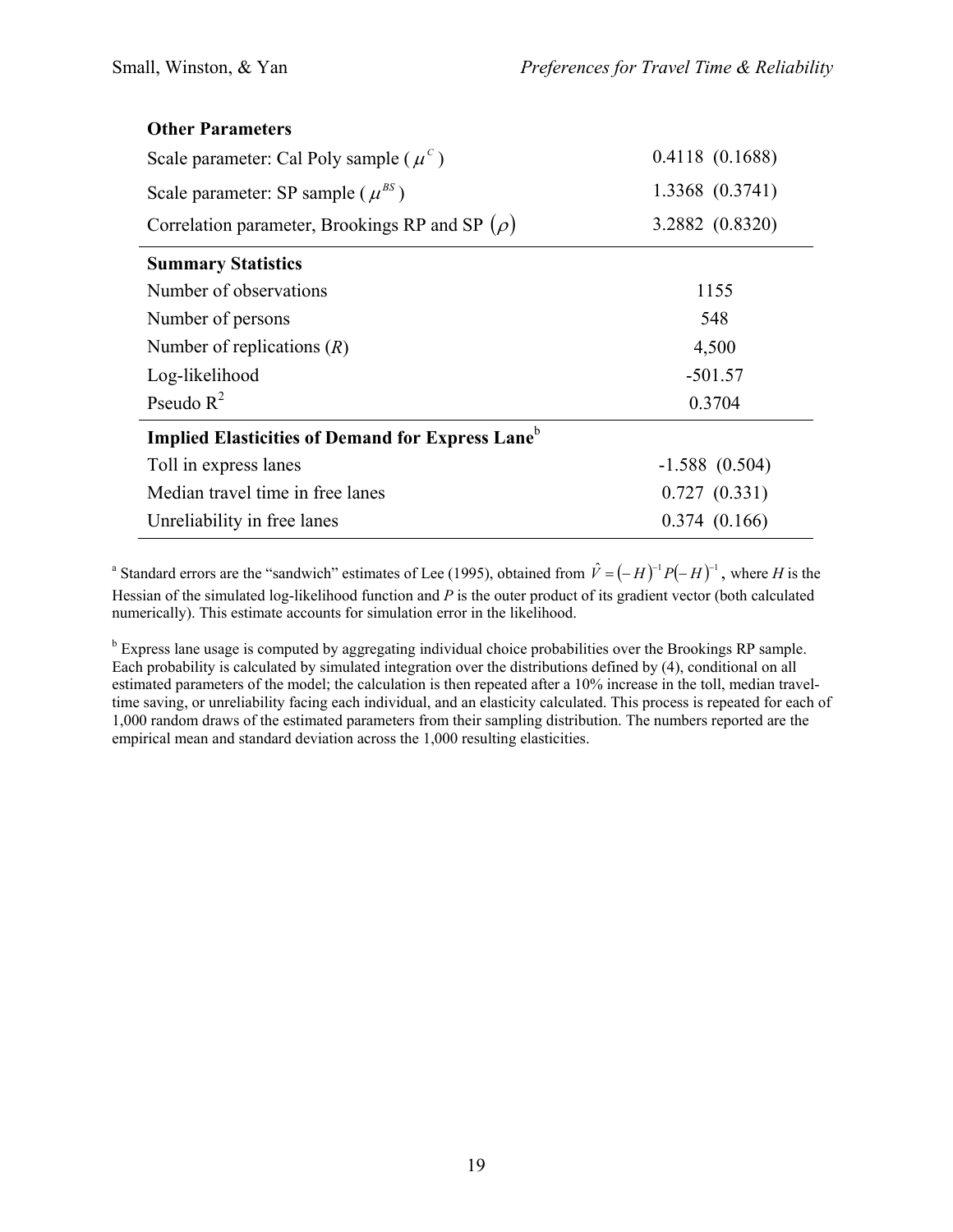|                                                                                                  | <b>Base Model</b>                |                                                        | <b>Model with</b><br>Time-of-Day<br><b>Dummy</b> | <b>Model with</b><br>Occupancy,<br>Transponder<br><b>Choice</b> |
|--------------------------------------------------------------------------------------------------|----------------------------------|--------------------------------------------------------|--------------------------------------------------|-----------------------------------------------------------------|
|                                                                                                  | <b>Median</b><br><b>Estimate</b> | 90% Confidence<br><b>Interval</b><br>[5%-ile, 95%-ile] | <b>Median</b><br><b>Estimate</b> <sup>a</sup>    | <b>Median</b><br><b>Estimate</b> <sup>a</sup>                   |
| <b>RP Estimates</b><br><i><u>Value of time (\$/hour)</u></i>                                     |                                  |                                                        |                                                  |                                                                 |
| Median in sample<br>Observed heterogeneity                                                       | 21.46<br>4.04                    | [11.47, 29.32]<br>[2.60, 8.34]                         | 27.44<br>5.07                                    | 23.64<br>5.35                                                   |
| Unobserved heterogeneity<br>Total heterogeneity in sample                                        | 7.12<br>10.47                    | [3.15, 16.87]<br>[5.82, 24.11]                         | 7.34<br>11.22                                    | 8.64<br>12.52                                                   |
| Value of reliability (\$/hour)<br>Median in sample<br>Total heterogeneity in sample <sup>b</sup> | 19.56<br>26.49                   | [6.26, 42.80]<br>[8.60, 60.40]                         | 24.31<br>29.76                                   | 24.59<br>28.49                                                  |
| <b>SP Estimates</b><br>Value of time (\$/hour)                                                   |                                  |                                                        |                                                  |                                                                 |
| Median in sample<br>Observed heterogeneity<br>Unobserved heterogeneity                           | 11.92<br>2.60<br>12.32           | [7.09, 21.06]<br>[0.24, 8.86]<br>[6.90, 23.30]         | 11.99<br>4.21<br>14.50                           | 10.88<br>2.79<br>12.39                                          |
| Total heterogeneity in sample<br><i>Value of reliability</i> (\$/incident)                       | 13.31                            | [7.41, 23.88]                                          | 15.96                                            | 12.94                                                           |
| Median in sample<br>Total heterogeneity in sample <sup>b</sup>                                   | 5.40<br>7.95                     | [3.26, 10.12]<br>[4.65, 14.38]                         | 5.54<br>7.75                                     | 5.23<br>6.52                                                    |

## **Table 3. Distributions of Values of Time and Reliability**

<sup>a</sup> 90% confidence intervals are not shown to save space; they are quite similar to the ones shown in column 2, and in no case does the confidence interval include zero.

<sup>b</sup> Total and unobserved heterogeneity of VOR, as defined here, are identical (i.e., there is no observed heterogeneity) despite the dependence of VOR on income. This is because observed heterogeneity in VOR arises only from variation in the dummy variable for income categories, and the  $25<sup>th</sup>$  and  $75<sup>th</sup>$  percentile values of VOR (across  $i$ ) happen to come from the same income category (namely, the lowest).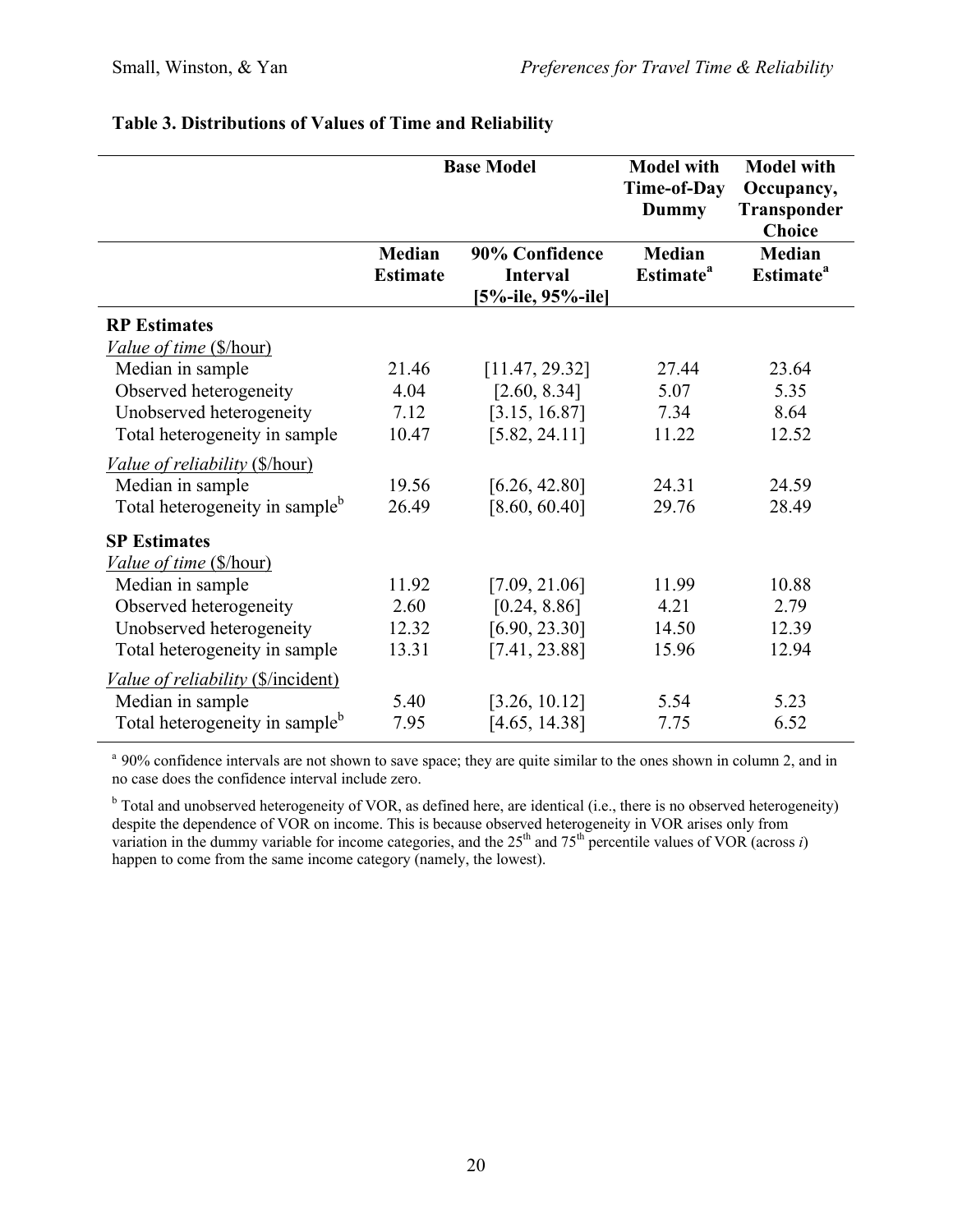## **References**

Ben-Akiva, M., and T. Morikawa (1990), "Estimation of Travel Demand Models from Multiple Data Sources," in Koshi, M., ed., *Transportation and Traffic Theory*. New York: Elsevier, pp. 461-478.

Brownstone, D., and K. Train (1999), "Forecasting New Product Penetration with Flexible Substitution Patterns," *Journal of Econometrics*, 89, pp. 109-129.

Calfee, J., and C. Winston (1998), "The Value of Automobile Travel Time: Implications for Congestion Policy," *Journal of Public Economics*, 69, pp. 83-102.

Calfee, J., C.Winston, and R. Stempski (2001), "Econometric Issues in Estimating Consumer Preferences from Stated Preference Data: A Case Study of the Value of Automobile Travel Time," *Review of Economics and Statistics*, 83, pp. 699-707.

Hensher, D. A. (2001), "The Valuation of Commuter Travel Time Savings for Car Drivers: Evaluating Alternative Model Specifications," *Transportation*, 28, pp. 101-118.

Koenker, R., and G. S. Basset (1978), "Regression Quantiles," *Econometrica*, 46, pp. 33-50.

Lee, L. (1995), "Asymptotic Bias in Simulated Maximum Likelihood Estimation of Discrete Choice Models," *Econometric Theory*, 11, pp. 437-483.

McFadden, D., and K. Train (2000), "Mixed MNL Models for Discrete Response," *Journal of Applied Econometrics*, 15, pp. 447-470.

Noland, R. B., and K. A. Small (1995), "Travel-Time Uncertainty, Departure Time Choice, and the Cost of Morning Commutes," *Transportation Research Record*, 1493, pp. 150-158.

Parkany, E. A. (1999), *Traveler Responses to New Choices: Toll vs. Free Alternatives in a Congested Corridor*, Ph.D. Dissertation, University of California at Irvine.

Small, K. A. (1992), *Urban Transportation Economics*, Vol. 51 of *Fundamentals of Pure and Applied Economics Series*, Harwood Academic Publishers.

Small. K. A. and C. Winston (1999), "The Demand for Transportation: Models and Applications," in J. Gomez-Ibanez, W. Tye, and C. Winston, editors, *Essays in Transportation Economics and Policy: A Handbook in Honor of John R. Meyer*, Washington, DC: Brookings Institution Press.

Small, K. A., C. Winston, and J. Yan (2005): "Differentiated Pricing, Express Lanes, and Carpools: Exploiting Heterogeneous Preferences in Policy Design," Working Paper, Dept. of Economics, University of California at Irvine.